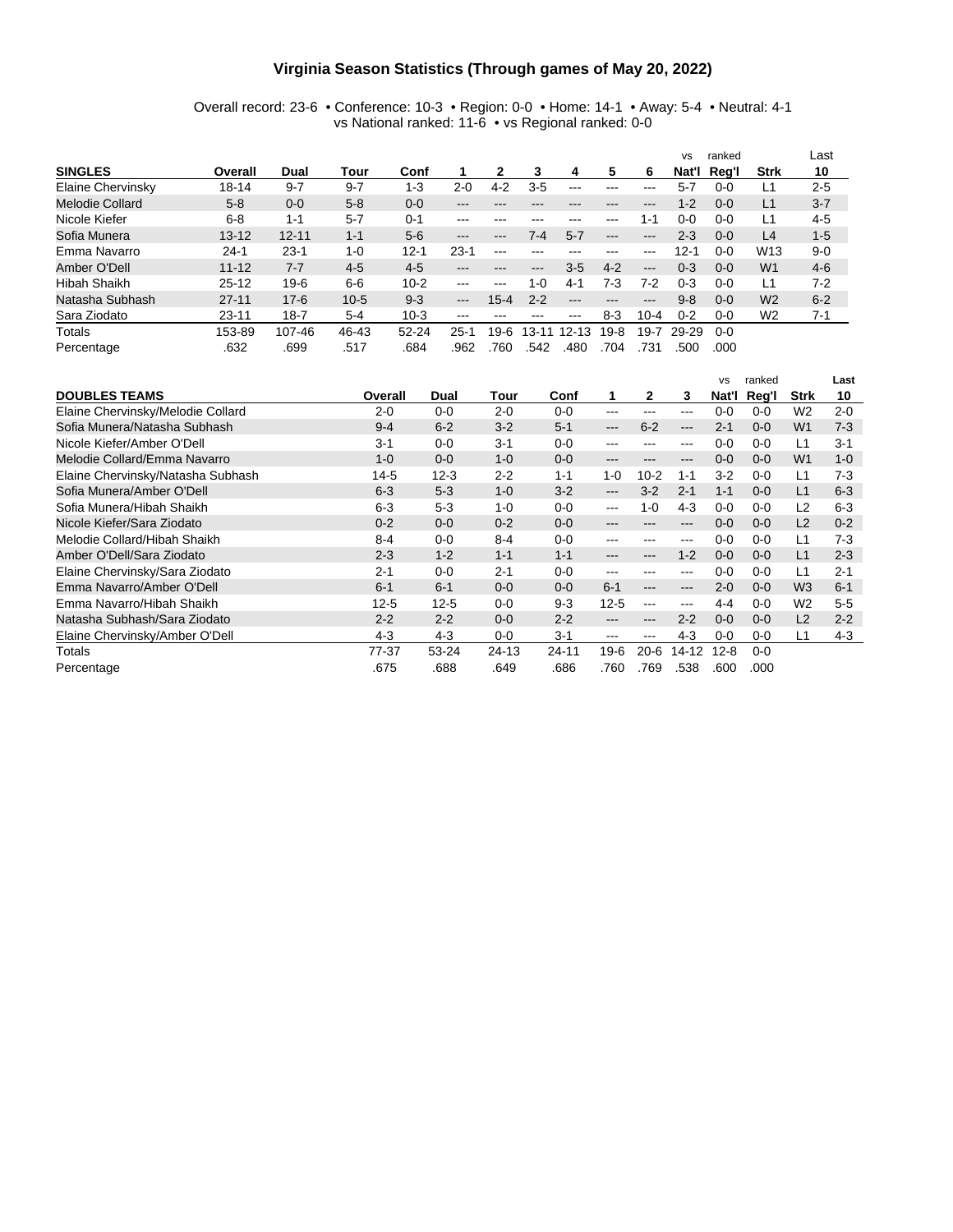### **Virginia Season Statistics (Through games of May 20, 2022)**

| <b>Date</b>       | Opponent                                |   | <b>Score</b>        | Overall                | Conf    | Nat'l | Reg'l |
|-------------------|-----------------------------------------|---|---------------------|------------------------|---------|-------|-------|
| $9/17 - 19$       | Wahoowa Invitational                    |   |                     | (Charlottesville, Va.) |         |       |       |
| Sept. 23-26, 2021 | <b>Fall Ranked Spotlight Tournament</b> |   | (Cary, N.C.)        |                        |         |       |       |
| Sept. 24-26       | Kitty Harrison Invitational             |   | (Chapel Hill, N.C.) |                        |         |       |       |
| 10/1-4/2021       | <b>ITA Regional Qualifying</b>          |   | (Lynchburg, Va.)    |                        |         |       |       |
| 10/4-10/2021      | ITA All-American Championships          |   | (Charleston, S.C.)  |                        |         |       |       |
| 10/22-25/2021     | <b>ITA Atlantic Super Regional</b>      |   |                     | (Charlottesville, Va.) |         |       |       |
| 11/4-7/2021       | ITA National Fall Championships         |   | (San Diego, Calif.) |                        |         |       |       |
| 1/15/2022         | <b>MARSHALL</b>                         | W | $7 - 0$             | $1 - 0$                | $0 - 0$ | #7    |       |
| 1/15/2022         | <b>LONGWOOD</b>                         | W | $7-0$               | $2 - 0$                | $0-0$   | #7    |       |
| 1/21/2022         | <b>RICHMOND</b>                         | W | $7 - 0$             | $3-0$                  | $0 - 0$ | #7    |       |
| 1/28/2022         | <b>JAMES MADISON</b>                    | W | $4 - 0$             | $4 - 0$                | $0-0$   | #9    |       |
| 1/29/2022         | #16 STANFORD                            | W | $4 - 3$             | $5-0$                  | $0 - 0$ | #9    |       |
| 2/4/2022          | #18 UCF                                 | W | $5-2$               | $6-0$                  | $0-0$   | #7    |       |
| 2/11/2022         | vs #13 Florida Gators                   | W | $4 - 2$             | $7-0$                  | $0 - 0$ | #7    |       |
| 2/12/2022         | at #2 North Carolina                    | L | $1 - 4$             | $7 - 1$                | $0-0$   | #7    |       |
| 2/13/2022         | vs #3 Georgia                           | W | $4 - 3$             | $8 - 1$                | $0 - 0$ | #7    |       |
| * 2/25/2022       | <b>BOSTONCOLLEGEW</b>                   | W | $6 - 1$             | $9 - 1$                | $1 - 0$ | #9    |       |
| * 2/27/2022       | #67 SYRACUSE                            | W | $6 - 1$             | $10 - 1$               | $2 - 0$ | #9    |       |
| * 3/4/2022        | at #9 Duke                              | L | $3 - 4$             | $10 - 2$               | $2 - 1$ | #12   |       |
| * Mar 06, 2022    | at #1 North Carolina                    | L | $1 - 4$             | $10-3$                 | $2 - 2$ | #12   |       |
| * 3/18/2022       | #59 FLORIDA STATE                       | W | $6 - 1$             | $11 - 3$               | $3 - 2$ | #11   |       |
| * 3/20/2022       | #10 MIAMI                               | L | $1 - 6$             | $11 - 4$               | $3 - 3$ | #11   |       |
| * 3/25/2022       | at Louisville                           | W | $6 - 1$             | $12 - 4$               | $4 - 3$ | #15   |       |
| * Mar 27, 2022    | at Notre Dame Fighting Irish            | W | $6-1$               | $13 - 4$               | $5 - 3$ |       |       |
| * 4/2/2022        | at Virginia Tech Women's Tennis         | W | $6 - 1$             | $14 - 4$               | $6-3$   | #13   |       |
| * 4/8/2022        | #27 WAKE FOREST                         | W | $5 - 2$             | $15 - 4$               | $7 - 3$ | #14   |       |
| * 4/10/2022       | #3 NC STATE WOLFPACK                    | W | $4 - 3$             | $16 - 4$               | $8 - 3$ | #14   |       |
| * Apr 15, 2022    | at #57 Clemson                          | W | $7 - 0$             | $17 - 4$               | $9 - 3$ | #8    |       |
| * Apr 17, 2022    | at #31 Georgia Tech                     | W | $5 - 2$             | $18 - 4$               | $10-3$  | #8    |       |
| 04/22/22          | vs #3 NC State                          | W | $4 - 2$             | $19 - 4$               | $10-3$  | #7    |       |
| 04/23/22          | vs #1 North Carolina                    | W | $4 - 2$             | $20 - 4$               | $10-3$  | #7    |       |
| 04/24/22          | vs #5 Duke                              | L | $1 - 4$             | $20 - 5$               | $10-3$  | #7    |       |
| 5/7/2022          | YOUNGSTOWN STATE                        | W | $4 - 0$             | $21 - 5$               | $10-3$  | #5    |       |
| 5/8/2022          | #44 PRINCETON                           | W | $4 - 0$             | $22 - 5$               | $10-3$  | #5    |       |
| 5/14/2022         | #12 OKLAHOMA STATE                      | W | $4 - 1$             | $23 - 5$               | $10-3$  | #5    |       |
| 5/20/2022         | at #4 Texas                             | L | $2 - 4$             | $23-6$                 | $10-3$  | #5    |       |

|                          |          |          |         |         |          |              |         | <b>VS</b> | ranked |
|--------------------------|----------|----------|---------|---------|----------|--------------|---------|-----------|--------|
| <b>DOUBLES</b>           | Overall  | Dual     | Tour    | Conf    |          | $\mathbf{2}$ | 3       | Nat'l     | Reg'l  |
| <b>Melodie Collard</b>   | $11 - 4$ | $0 - 0$  | 11-4    | $0 - 0$ | $---$    | ---          | $---$   | $0-0$     | 0-0    |
| <b>Elaine Chervinsky</b> | $22-9$   | 16-6     | 6-3     | 4-2     | 1-0      | $10 - 2$     | 5-4     | $3-2$     | 0-0    |
| Amber O'Dell             | 21-11    | 16-9     | $5 - 2$ | 7-4     | 6-1      | 3-2          | 7-6     | $3-1$     | 0-0    |
| Hibah Shaikh             | 26-12    | 17-8     | $9 - 4$ | $9 - 3$ | $12 - 5$ | 1-0          | 4-3     | $4 - 4$   | 0-0    |
| Nicole Kiefer            | 3-3      | $0 - 0$  | 3-3     | $0 - 0$ | $---$    | ---          | ---     | $0 - 0$   | 0-0    |
| Emma Navarro             | 19-6     | 18-6     | 1-0     | $9 - 3$ | 18-6     | ---          | $---$   | $6 - 4$   | 0-0    |
| Natasha Subhash          | 25-11    | $20 - 7$ | $5 - 4$ | 8-4     | 1-0      | $16 - 4$     | $3 - 3$ | $5 - 3$   | 0-0    |
| Sara Ziodato             | 6-8      | 3-4      | $3 - 4$ | 3-3     | $---$    | $---$        | $3 - 4$ | $0 - 0$   | 0-0    |
| Sofia Munera             | 21-10    | 16-8     | $5 - 2$ | 8-3     | $---$    | $10 - 4$     | $6 - 4$ | $3-2$     | $0-0$  |
|                          | 77-37    | 53-24    | 24-13   | 24-11   | 19-6     | $20 - 6$     | 14-12   | $12 - 8$  | $0-0$  |
| Percentage               | .675     | .688     | .649    | .686    | .760     | .769         | .538    | .600      | .000   |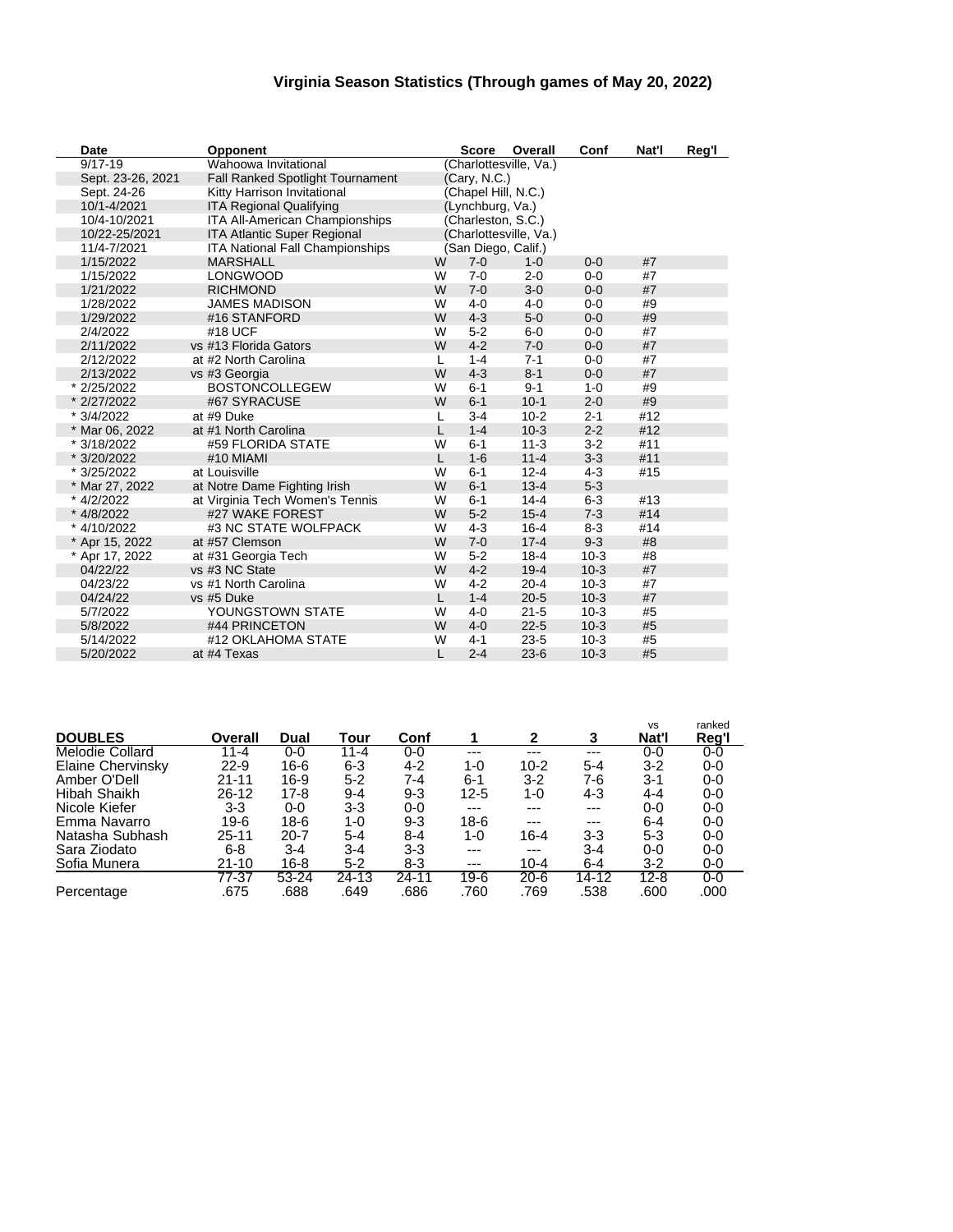#### **Elaine Chervinsky**

|         | <b>SINGLES</b>              | <b>Team/School</b>             |                | Pos Opponent (Rank Nat/Reg) |                          | <b>Singles score</b>               |
|---------|-----------------------------|--------------------------------|----------------|-----------------------------|--------------------------|------------------------------------|
|         | $9/17 - 19$                 | vs Auburn                      |                | t-1 Georgie Axon            |                          | Won 7-6, 6-0                       |
|         | $9/17 - 19$                 | vs Old Dominion                |                | t-2 A Viktorovich           |                          | Won 6-1, 6-1                       |
|         | $9/17 - 19$                 | vs NC State Wolfpack           |                | t-3 Sophie Abrams           |                          | Won 6-4, 6-1                       |
|         | Sept. 23-26                 | vs South Carolina              |                | t-32 Megan Davies (50/-)    |                          | Won 4-6, 7-5, 6-3                  |
|         | Sept. 23-26                 | vs NC State Wolfpack           |                | t-16 Alana Smith (23/-)     |                          | Lost $6-7, 2-6$                    |
|         | Sept. 23-26                 | vs Miami                       |                | t-c Isabella Pfennig (16/-) |                          | Won 6-3, 6-4                       |
|         | Sept. 23-26                 | vs Duke                        |                | t-c Chloe Beck              |                          | Lost 4-6, 2-6                      |
|         | Sept. 23-26                 | vs Michigan                    |                | t-c Kari Miller (31/-)      |                          | Lost 1-6, 4-6                      |
|         | 10/4-10/2021 vs Oklahoma    |                                |                | Q64 Dana Guzman             |                          | Lost 6-7, 3-6                      |
|         | 10/4-10/2021 vs Pepperdine  |                                |                | t-C Lisa Zaar               |                          |                                    |
|         | 10/22-25/2021 vs Maryland   |                                |                | t-32 Selma Cadar            |                          | Won 6-2, 4-6, 7-6                  |
|         |                             | 10/22-25/2021 vs West Virginia |                | t-16 Anastasia Bovolskaya   |                          | Won 7-6, 6-3                       |
|         | 10/22-25/2021 vs Penn State |                                |                | t-qf Sofiya Chekhiystova    |                          | Won 6-4, 7-5                       |
|         |                             | 10/22-25/2021 vs Old Dominion  |                | t-sf Y Starodubtseva        |                          | Won 6-4, 1-6, 7-6                  |
|         | 10/22-25/2021 vs Virginia   |                                |                | t-f Natasha Subhash         |                          | Lost 4-6, 2-6                      |
|         | 11/4-7/2021                 | vs Princeton                   |                | t-32 Daria Frayman          |                          | Lost 1-6, 2-6                      |
|         | 11/4-7/2021                 | vs Iowa State                  |                | c16 Thasaporn Naklo         |                          | Lost 6-7, 4-6                      |
|         | 1/15/2022                   | Marshall                       |                | 2 Liz Stefancic             |                          | Won 6-1, 6-1                       |
|         | 1/15/2022                   | Longwood                       | 1              | NURGAZIEVA, Emma            |                          | Won 6-0, 6-0                       |
|         | 1/21/2022                   | Richmond                       |                | 2 Polina Shitikova          |                          | Won 6-0, 6-0                       |
|         | 1/28/2022                   | James Madison                  | $\overline{2}$ | Natalia Nikolopoulou        |                          | Won 6-0, 6-3                       |
|         | 1/29/2022                   | #16 Stanford                   |                | 2 Alexandra Yepifanova      |                          | Won 6-1, 3-6, 7-5                  |
|         | 2/4/2022                    | #18 UCF                        | 1.             | Valeriya Zeleva (64/-)      |                          | Won 6-2, 6-1                       |
|         | 2/11/2022                   | vs #13 Florida Gators          |                | 2 Alicia Dudeney            | $\sim$                   | 2-6, 6-4, 5-3, unf.                |
|         | 2/12/2022                   | at #2 North Carolina           | 2              | Elizabeth Scotty (27/-)     |                          | Lost 1-6, 1-6                      |
|         | 2/13/2022                   | vs #3 Georgia                  | 3              | Dasha Vidmanova             |                          | Lost 3-6, 6-3, 3-6                 |
| $\star$ | 3/18/2022                   | #59 Florida State              | 3              | Anna Arkadianou             |                          | Won 6-2, 1-6, 6-3                  |
| $\star$ | 3/20/2022                   | #10 Miami                      | $\overline{2}$ | Daevenia Achong (56/-)      |                          | Lost 6-4, 1-6, 5-7                 |
| $\star$ | 4/10/2022                   | #3 NC State Wolfpack           | 3              | Priska Nugroho (61/-)       |                          | Lost $6-7$ (4-7), 2-6              |
| $\star$ | Apr 17, 2022                | at #31 Georgia Tech            |                | 3 Ava Hrastar               |                          | Lost 3-6, 2-6                      |
|         | 04/22/22                    | vs #3 NC State                 | 3              | Priska Nugroho (66/-)       |                          | Won 6-4, 4-6, 6-3                  |
|         | 04/23/22                    | vs #1 North Carolina           | 3              | Reilly Tran (25/-)          | $\sim 100$               | $6-7$ (5-7), $6-6$ (3-5), unf.     |
|         | 04/24/22                    | vs #5 Duke                     | 3              | Emma Jackson (124/-)        |                          | Lost $6-3$ , $3-6$ , $6-7$ $(3-7)$ |
|         | 5/7/2022                    | Youngstown State               | 3              | Marko, Julia                | $\sim$                   | 6-2, 3-2, unf.                     |
|         | 5/8/2022                    | #44 Princeton                  | 3              | Victoria Hu (54/-)          |                          | Won 6-2, 6-2                       |
|         | 5/14/2022                   | #12 Oklahoma State             | 3              | <b>Martina Zerulo</b>       | $\overline{\phantom{a}}$ | $1-6, 6-3, 4-1, \text{unf.}$       |
|         | 5/20/2022                   | at #4 Texas                    | 3              | Sabina Zeynalova (93/-)     |                          | Lost 4-6, 5-7                      |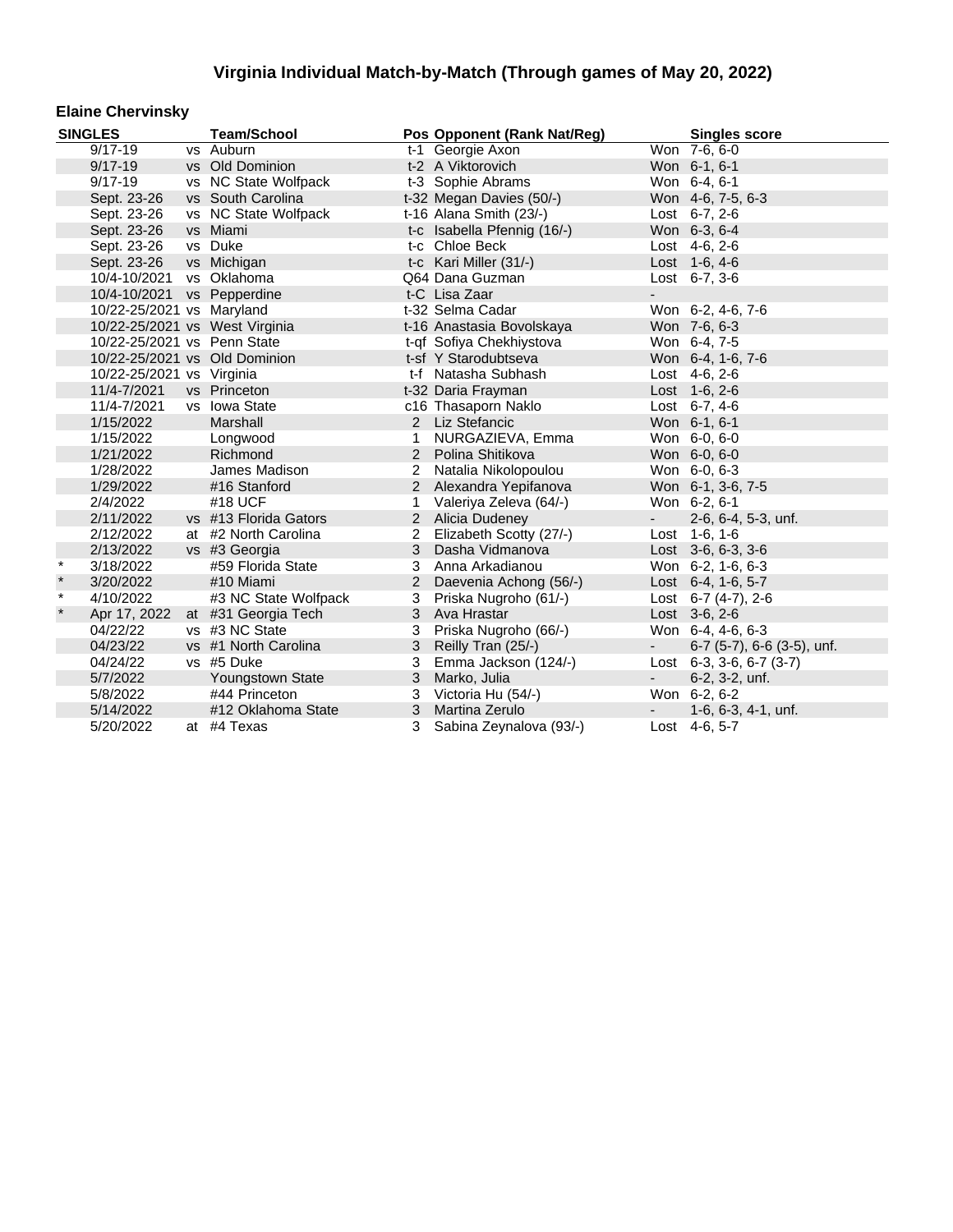### **Elaine Chervinsky**

|                      | <b>DOUBLES</b>                                                               | <b>Team/School</b>               |                                       | Pos Opponent (Rank Nat/Reg)                 |                     | Doubles score/partner      |
|----------------------|------------------------------------------------------------------------------|----------------------------------|---------------------------------------|---------------------------------------------|---------------------|----------------------------|
|                      | $9/17 - 19$                                                                  | vs Auburn                        |                                       | t-1 Selin Ovunc/Anastasia Astakhova         |                     | Won 6-2/Melodie Collard    |
|                      | $9/17 - 19$                                                                  | vs Old Dominion                  |                                       | t-2 Marina Alcaide/A Viktorovich            |                     | Won 6-0/Natasha Subhash    |
|                      | $9/17 - 19$                                                                  | vs NC State Wolfpack             | t-3 Abigail Rencheli/Amelia Rajecki   |                                             |                     | Won 6-2/Melodie Collard    |
|                      |                                                                              | Sep 23-2 vs Ohio State           |                                       | L Marzal Martinez/Luna Dormet               |                     | Lost 3-6/Natasha Subhash   |
|                      |                                                                              | Sep 23-2 vs Tennessee            |                                       | Elonara Molinaro/Tenika McGiffin            |                     | Lost 4-6/Natasha Subhash   |
|                      |                                                                              | Sep 23-2 vs Princeton            |                                       | Victoria Hu/Neha Velaga                     |                     | Won 6-0/Natasha Subhash    |
|                      |                                                                              | 10/22-25 vs Penn State           |                                       | t-16 Gabrielle O'Gorman/Sofiya Chekhiystova |                     | Won 8-5/Sara Ziodato       |
|                      |                                                                              | 10/22-25 vs Old Dominion         |                                       | t-qf Sofia Johnson/Alesya Yakubovich        |                     | Won 8-0/Sara Ziodato       |
|                      |                                                                              | 10/22-25 vs Old Dominion         |                                       | t-sf T Sasnouskaya/Y Starodubtseva          |                     | Lost 1-6, 1-6/Sara Ziodato |
|                      | 1/15/202 Marshall                                                            |                                  |                                       | Madi Ballow/Aisling McGrane                 | <b>Won</b>          | 6-0/Natasha Subhash        |
|                      |                                                                              | 1/15/202 Longwood                | $\mathbf{2}^{\circ}$                  | SAEZ, Maria/HEDERICH, Nina                  | Won                 | 6-0/Natasha Subhash        |
|                      |                                                                              | 1/21/202 Richmond                | $2^{\circ}$                           | Polina Shitikova/Carly Cohen                | <b>Won</b>          | 6-1/Natasha Subhash        |
|                      |                                                                              | 1/28/202 James Madison           | $\mathbf{2}^{\circ}$                  | Daria Afanasyeva/Kylie Moulin               | Won                 | 6-2/Natasha Subhash        |
|                      |                                                                              | 1/29/202 #16 Stanford            |                                       | 2 Valencia Xu/Alexandra Yepifanova          | <b>Won</b>          | 7-5/Natasha Subhash        |
|                      | 2/4/2022 #18 UCF                                                             |                                  |                                       | Valeriya Zeleva/Evgeniya Levashova (50/-)   | <b>Won</b>          | 6-2/Natasha Subhash        |
|                      |                                                                              | $2/11/202$ vs #13 Florida Gators | $\mathbf{2}^{\circ}$                  | Alicia Dudeney/Bente Spee (27/-)            | Lost                | 6-7 (8-10)/Natasha Subhash |
|                      |                                                                              | 2/12/202 at #2 North Carolina    | $\mathbf{2}$                          | Cameron Morra/Carson Tanguilig (56/-)       | Won                 | 6-4/Natasha Subhash        |
|                      |                                                                              | 2/13/202 vs #3 Georgia           |                                       | Mell Reasco/Dasha Vidmanova                 | <b>Won</b>          | 7-5/Natasha Subhash        |
| $\ast$               |                                                                              | 3/18/202 #59 Florida State       | 3                                     | Olympe Lancelot/Lesedi Jacobs               | Won                 | 6-0/Natasha Subhash        |
|                      |                                                                              | 3/20/202 #10 Miami               | 3                                     | Isabella Pfennig/Audrey Boch-Collins        | Lost                | 2-6/Natasha Subhash        |
| $\ast$               |                                                                              | 4/8/2022 #27 Wake Forest         | 3                                     | Carolyn Campana/Mia Ahmad                   | Won                 | 7-5/Amber O'Dell           |
| $\star$              |                                                                              | 4/10/202 #3 NC State Wolfpack    | 3                                     | Priska Nugroho/Sophie Abrams                | <b>Won</b>          | 6-3/Amber O'Dell           |
| $\star$              | Apr 15                                                                       | at #57 Clemson                   | 3                                     | Daniella Medvedeva/Jenna Thompson           | Won                 | 6-2/Amber O'Dell           |
|                      | Apr 17                                                                       | at #31 Georgia Tech              | 3                                     | Gia Cohen/Ruth Marsh                        | Lost                | 2-6/Amber O'Dell           |
|                      |                                                                              | 04/22/22 vs #3 NC State          | 3                                     | Sophie Abrams/Priska Nugroho                | Lost                | 1-6/Amber O'Dell           |
|                      |                                                                              | 04/23/22 vs #1 North Carolina    | 3                                     | Reilly Tran/Cameron Morra                   | <b>Won</b>          | 6-4/Amber O'Dell           |
|                      |                                                                              | 04/24/22 vs #5 Duke              | 3                                     | Eliza Omirou/Margaryta Bilokin              | Lost                | 2-6/Amber O'Dell           |
|                      |                                                                              | 5/7/2022 Youngstown State        | 2                                     | Stanmore, Jessica/Minich, Lili              | <b>Won</b>          | 6-0/Natasha Subhash        |
|                      | 5/8/2022 #44 Princeton<br>$\overline{2}$<br>Daria Frayman/Nathalie Rodilosso |                                  |                                       | Won                                         | 6-3/Natasha Subhash |                            |
|                      | 5/14/202 #12 Oklahoma State                                                  |                                  | Mhai Sawangkaew/Martina Zerulo (75/-) | <b>Won</b>                                  | 6-1/Natasha Subhash |                            |
| 5/20/202 at #4 Texas |                                                                              |                                  | $\overline{2}$                        | Charlotte Chavatipon/Kylie Collins (67/-)   | Lost                | 3-6/Natasha Subhash        |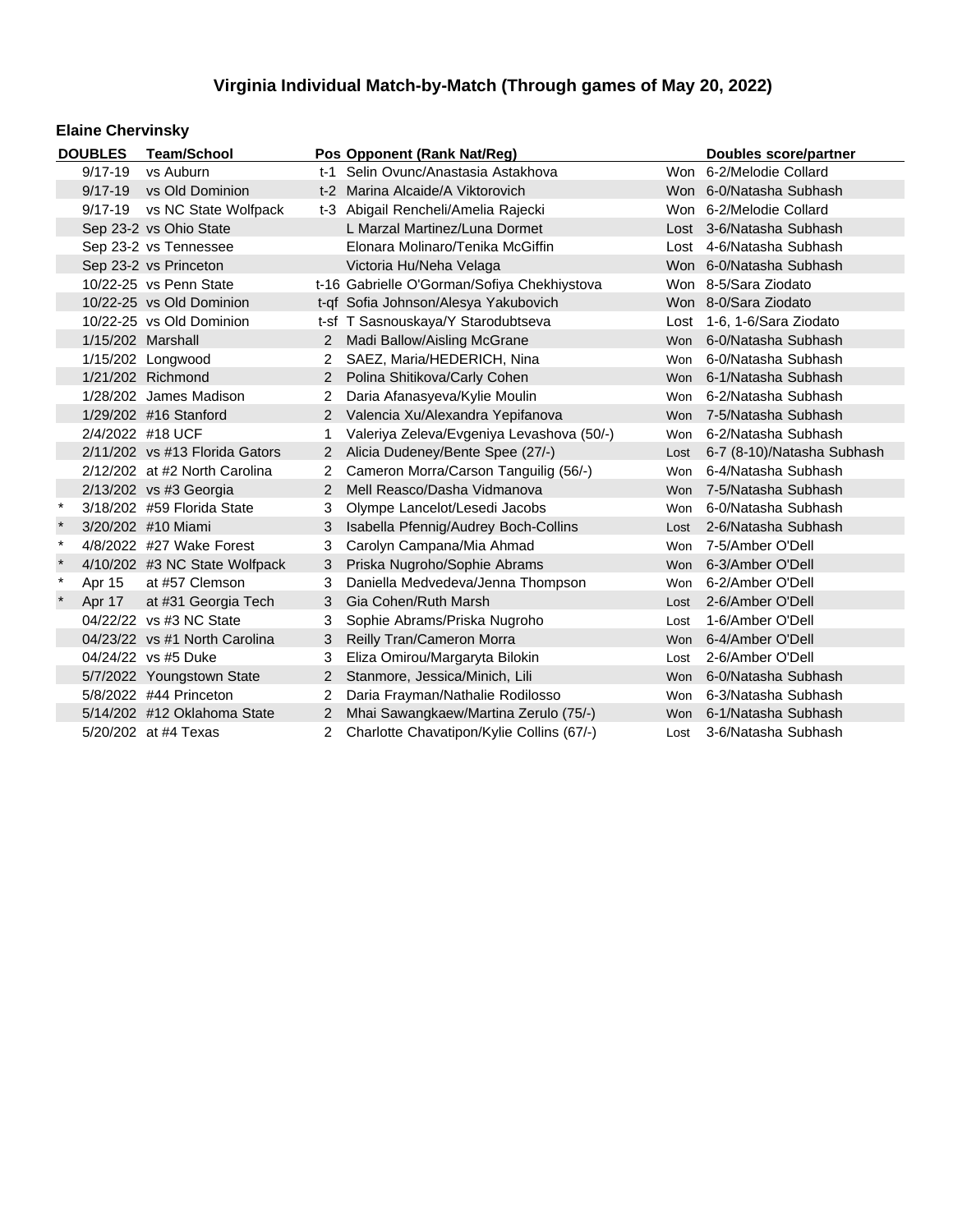### **Melodie Collard**

| <b>SINGLES</b>                | <b>Team/School</b>   | Pos Opponent (Rank Nat/Reg)    | <b>Singles score</b>  |
|-------------------------------|----------------------|--------------------------------|-----------------------|
| $9/17 - 19$                   | vs Auburn            | t-1 Selin Ovunc                | Won 6-1, 6-4          |
| $9/17 - 19$                   | vs Old Dominion      | t-2 T Sasnouskaya              | Won 0-6, 7-6, 10-8    |
| $9/17 - 19$                   | vs NC State Wolfpack | t-3 Abigail Rencheli           | Lost $3-6, 6-3, 6-10$ |
| Sept. 23-26                   | vs South Carolina    | t-32 Ayana Akli (29/-)         | Won 6-3, 7-5          |
| Sept. 23-26                   | vs North Carolina    | t-16 Carson Tanguilig          | Lost $4-6, 6-7$       |
| Sept. 23-26                   | vs Ohio State        | t-c Irina Cantos Siemers (7/-) | $Last \t1-6, 1-6$     |
| Sept. 23-26                   | vs Michigan          | t-c Nicole Hammond             | Lost $2-6, 4-6$       |
| Sept. 23-26                   | vs Michigan          | t-c Jaedan Brown (122/-)       | $Last \, 2-6, 3-6$    |
| 10/4-10/2021                  | vs Texas             | Q64 Kylie Collins              | $Last 1-6, 0-6$       |
| 10/4-10/2021                  | vs Wake Forest       | t-C Anna Campana               | Lost 3-4, retired     |
| 10/22-25/2021 vs Old Dominion |                      | t-32 Sofia Johnson             | Won 6-3, 6-3          |
| 10/22-25/2021 vs Maryland     |                      | t-16 Marta Perez Mar           | Won 6-3, 6-1          |
| 10/22-25/2021 vs Old Dominion |                      | t-qf T Sasnouskaya             | Lost 2-6, 3-6         |

| <b>DOUBLES</b> | <b>Team/School</b>           |                                     | Pos Opponent (Rank Nat/Reg)             |                           | <b>Doubles score/partner</b>     |
|----------------|------------------------------|-------------------------------------|-----------------------------------------|---------------------------|----------------------------------|
| $9/17 - 19$    | vs Auburn                    | t-1 Selin Ovunc/Anastasia Astakhova |                                         | Won 6-2/Elaine Chervinsky |                                  |
|                | 9/17-19 vs Old Dominion      |                                     | t-2 Y Starodubtseva/T Sasnouskaya       |                           | Won 7-5/Emma Navarro             |
|                | 9/17-19 vs NC State Wolfpack |                                     | t-3 Abigail Rencheli/Amelia Rajecki     |                           | Won 6-2/Elaine Chervinsky        |
|                | Sep 23-2 vs UCF              |                                     | Marie Mattel/Nandini Sharma             |                           | Lost 6-7 (0-5)/Hibah Shaikh      |
|                | Sep 23-2 vs Princeton        |                                     | Victoria Hu/Neha Velaga                 |                           | Won 6-4/Hibah Shaikh             |
|                | Sep 23-2 vs Tennessee        |                                     | Tenika McGiffin/Elonara Molinaro        |                           | Won 6-1/Hibah Shaikh             |
|                | 10/22-25 vs Penn State       |                                     | t-16 Karly Friedland/Alexandra Nielsen  |                           | Won 8-7/Hibah Shaikh             |
|                | 10/22-25 vs West Virginia    |                                     | t-qf Momoko Nagato/Penny Hsieh          |                           | Won 8-6/Hibah Shaikh             |
|                | 10/22-25 vs Maryland         |                                     | t-sf JoJo Bach/Marta Perez Mar          |                           | Won 6-3, 6-4/Hibah Shaikh        |
|                | 10/22-25 vs Old Dominion     |                                     | t-f T Sasnouskaya/Y Starodubtseva       |                           | Lost 7-6, 6-7, 4-10/Hibah Shaikh |
|                | $11/4 - 7/2$ vs Stanford     |                                     | t-16 Connie Ma/Angelica Blake           |                           | Lost 6-3, 2-6, 5-10/Hibah Shaikh |
|                | 11/4-7/2 vs Yale             |                                     | C16 Jessie Gong/Chelsea Kung            |                           | Won 6-3, 7-5/Hibah Shaikh        |
|                | $11/4 - 7/2$ vs Alabama      |                                     | CQ Loudmilla Bencheikh/Anne Marie Hiser |                           | Won 6-4, 6-0/Hibah Shaikh        |
|                | 11/4-7/2 vs Penn             |                                     | CS Iulia Bryzgalova/Marija Curnic       |                           | Won 2-6, 7-6, 10-6/Hibah Shaikh  |
|                | 11/4-7/2 vs Florida          |                                     | t-CF Carly Briggs/Marlee Zein           |                           | Lost 3-6, 6-4, 9-11/Hibah Shaikh |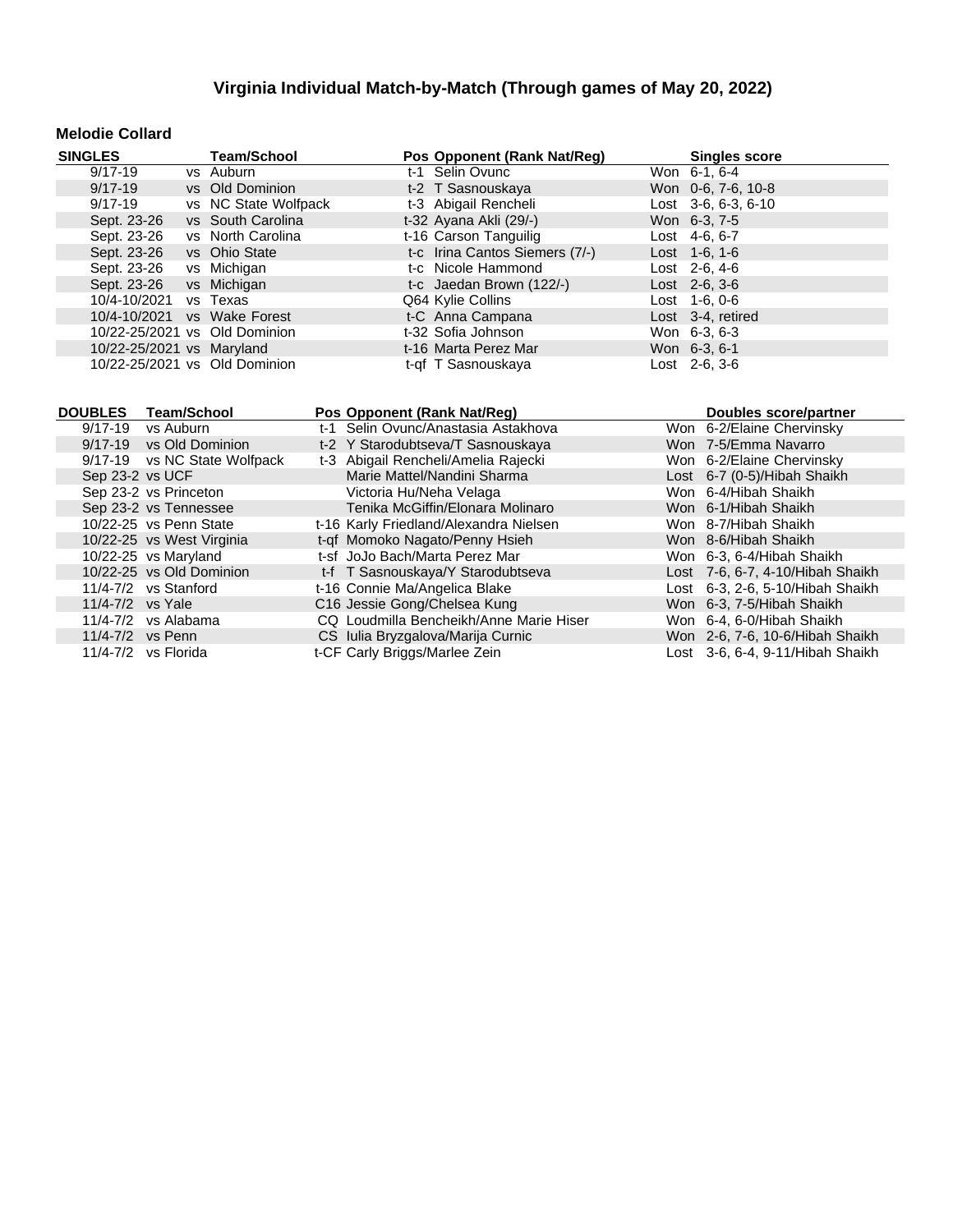### **Nicole Kiefer**

| <b>SINGLES</b> |             | <b>Team/School</b>             |   | Pos Opponent (Rank Nat/Reg) | <b>Singles score</b>              |  |  |
|----------------|-------------|--------------------------------|---|-----------------------------|-----------------------------------|--|--|
|                | 9/17-19     | vs Kansas                      |   | t-1 Tiffany Legarde         | $\overline{\text{Last}}$ 2-6, 0-6 |  |  |
|                | $9/17 - 19$ | vs Penn State                  |   | t-3 Danielle Alamo          | Won 6-2, 6-3                      |  |  |
|                | Sept. 24-26 | vs Old Dominion                |   | t-16 Y Starodubtseva        | Lost $1-6$ , $1-6$                |  |  |
|                | Sept. 24-26 | vs Florida                     |   | t-c Emily De Oliveira       | Won 0-6, 6-3, 10-6                |  |  |
|                | Sept. 24-26 | vs Northwestern                |   | t-c Maria Shusharina        | Lost $0-6, 2-6$                   |  |  |
|                | Sept. 24-26 | vs Wake Forest                 |   | t-c Peyton Pesavento        | $Last \, 3-6, 3-6$                |  |  |
|                | 10/1-4/2021 | vs Virginia Tech               |   | t-64 Dariya Radulova        | Lost $6-7.4-6$                    |  |  |
|                | 10/1-4/2021 | vs Longwood                    |   | t-c Maria Saez              | Won 7-5, 6-2                      |  |  |
|                | 10/1-4/2021 | vs Virginia Tech               |   | t-C Erika Cheng             | $Last 2-6, 2-6$                   |  |  |
|                | 10/1-4/2021 | vs William & Mary              |   | t-C Lisa Fukutoku           | Lost $2-6, 6-2, 6-10$             |  |  |
|                |             | 10/22-25/2021 vs West Virginia |   | t-c Momoko Nagato           | Won 0-6, 6-4, 10-7                |  |  |
|                |             | 10/22-25/2021 vs Old Dominion  |   | t-c Sahar Biran             | Won 6-2, 4-6, 10-4                |  |  |
|                | 1/15/2022   | Longwood                       | 6 | HINCU, Alexandra            | Won 6-0, 6-0                      |  |  |
| $\star$        | 4/2/2022    | at Virginia Tech Women's Tenni |   | 6 Charlotte Cartledge       | Lost $0-6$ , 6-3, 0-1 (5-10)      |  |  |

|         | DOUBLES Team/School       | Pos Opponent (Rank Nat/Req)                | Doubles score/partner |
|---------|---------------------------|--------------------------------------------|-----------------------|
| 9/17-19 | vs Kansas                 | t-1 Sonia Smagina/M Manyoma-Velasquez      | Won 6-4/Amber O'Dell  |
|         | 9/17-19 vs Penn State     | t-3 Sofiya Chekhlystova/Gabrielle O'Gorman | Lost 3-6/Sara Ziodato |
|         | Sep 24-2 vs Iowa State    | Thasaporn Naklo/Christin Hsieh             | Lost 0-6/Sara Ziodato |
|         | 10/1-4/2 vs Virginia Tech | t-32 Charlotte Cartledge/Rita Pinto        | Won 6-1/Amber O'Dell  |
|         | $10/1 - 4/2$ vs Richmond  | t-16 Helen Heiberg/Marta Buendia           | Won 6-4/Amber O'Dell  |
|         | 10/1-4/2 vs West Virginia | t-Q Penny Hsieh/Momoko Nagato              | Lost 0-6/Amber O'Dell |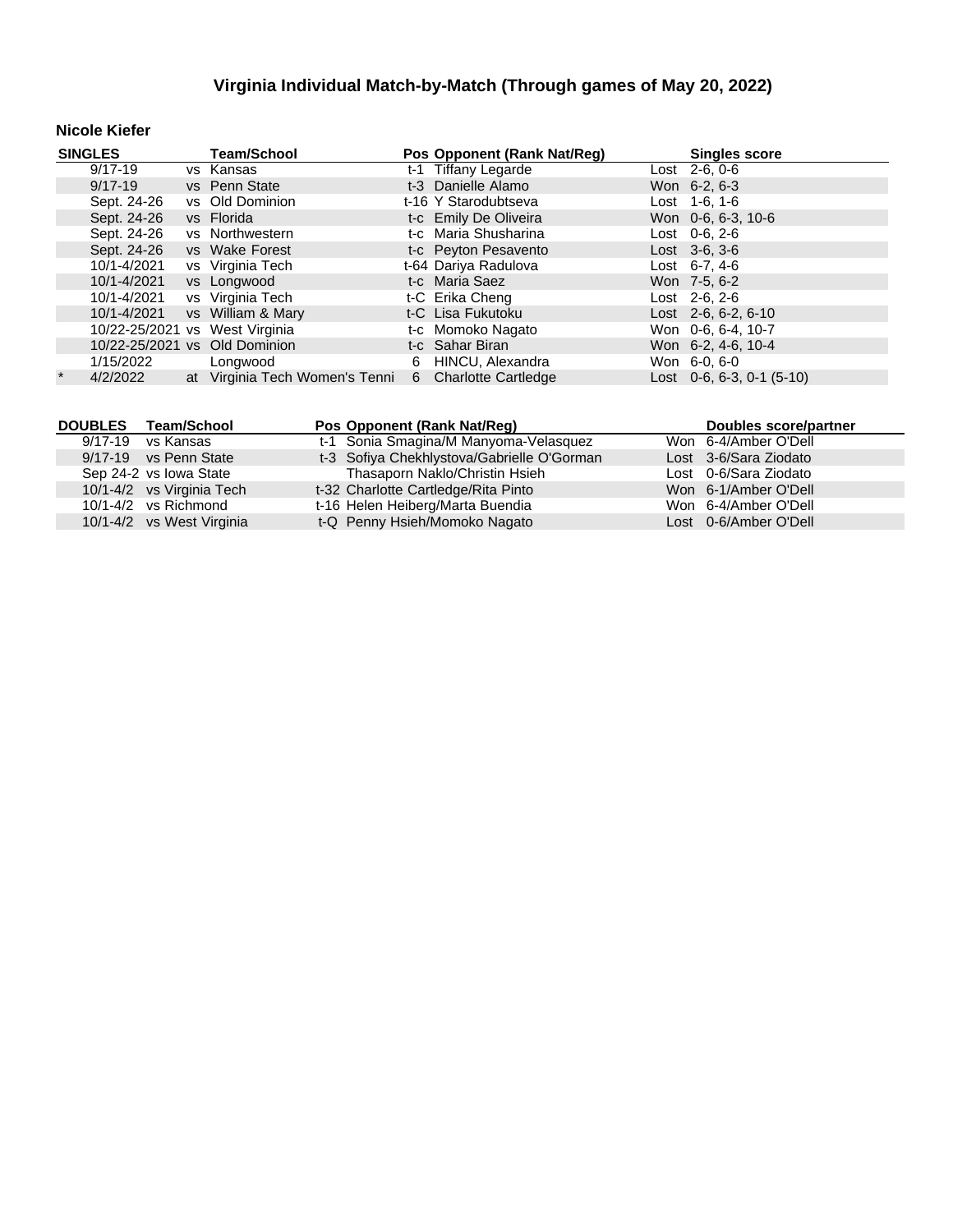#### **Sofia Munera**

|               | <b>SINGLES</b>              | <b>Team/School</b>           |                | Pos Opponent (Rank Nat/Reg) |                          | <b>Singles score</b>         |
|---------------|-----------------------------|------------------------------|----------------|-----------------------------|--------------------------|------------------------------|
|               | $9/17 - 19$                 | vs Penn State                |                | t-3 Alexandra Nielsen       |                          | Won 7-5, 4-6, 15-13          |
|               | 10/22-25/2021 vs Penn State |                              |                | t-32 Yvonna Zuffova         |                          | Lost $5-7$ , 4-5, retired    |
|               | 1/15/2022                   | Marshall                     | 4              | Aisling McGrane             |                          | Won 6-0, 6-0                 |
|               | 1/15/2022                   | Longwood                     | 3              | CZERNY, Wiktoria            |                          | Won 6-1, 6-3                 |
|               | 1/21/2022                   | Richmond                     | 3              | Carly Cohen                 |                          | Won 6-1, 6-2                 |
|               | 1/28/2022                   | James Madison                | $\overline{4}$ | Amanda Nord                 |                          | Won 6-1, 6-2                 |
|               | 1/29/2022                   | #16 Stanford                 | 4              | Ana Geller                  |                          | Won 6-2, 4-6, 6-1            |
|               | 2/4/2022                    | #18 UCF                      | 3              | Noel Saidenova              |                          | Lost 4-6, 6-4, 3-4, retired  |
|               | 2/11/2022                   | vs #13 Florida Gators        | 4              | Emma Shelton (84/-)         |                          | Won 6-1, 6-3                 |
|               | 2/12/2022                   | at #2 North Carolina         | $\overline{4}$ | Fiona Crawley (19/-)        |                          | Lost $2-6, 3-6$              |
|               | 2/13/2022                   | vs #3 Georgia                | 4              | Morgan Coppoc (119/-)       |                          | Won 5-7, 6-4, 6-4            |
| $\star$       | 2/25/2022                   | <b>BostonCollegeW</b>        | 3              | Laura Lopez                 |                          | Won 7-5, 6-0                 |
| $\star$       | 2/27/2022                   | #67 Syracuse                 | 3              | Polina Kozyreva             |                          | Lost 7-6 (7-5), 1-2, retired |
| $\star$       | 3/4/2022                    | at #9 Duke                   | 3              | Kelly Chen                  |                          | Lost 3-6, 3-6                |
| $\pmb{\star}$ | Mar 06, 2022                | at #1 North Carolina         | 3              | Reilly Tran (10/-)          |                          | Lost 2-6, 5-7                |
| $\star$       | 3/20/2022                   | #10 Miami                    | 4              | Maya Tahan                  |                          | Lost 5-7, 5-7                |
| $\pmb{\star}$ | 3/25/2022                   | at Louisville                | 3              | Sasha Gorchanyuk            |                          | Won 6-1, 6-3                 |
| $\star$       | Mar 27, 2022                | at Notre Dame Fighting Irish | 3              | Carrie Beckman              |                          | Won 6-4, 6-1                 |
| $\star$       | 4/8/2022                    | #27 Wake Forest              | 3              | Anna Brylin                 |                          | Won 6-0, 4-6, 6-3            |
| $\star$       | 4/10/2022                   | #3 NC State Wolfpack         |                | 4 Amelia Rajecki            |                          | Lost $1-6, 4-6$              |
| $\star$       | Apr 15, 2022 at #57 Clemson |                              | 3              | Jenna Thompson              |                          | Won 7-5, 6-0                 |
| $\pmb{\ast}$  | Apr 17, 2022                | at #31 Georgia Tech          | $\overline{4}$ | Mahak Jain                  |                          | Lost $0-6, 6-7(3-7)$         |
|               | 04/22/22                    | vs #3 NC State               | 4              | <b>Nell Miller</b>          |                          | 1-6, 7-6 (7-4), 4-3, unf.    |
|               | 04/23/22                    | vs #1 North Carolina         | $\overline{4}$ | Fiona Crawley (55/-)        |                          | $Last \, 3-6, 2-6$           |
|               | 04/24/22                    | vs #5 Duke                   | 4              | Kelly Chen (100/-)          | $\overline{\phantom{a}}$ | 7-5, 4-6, 5-4, unf.          |
|               | 5/7/2022                    | Youngstown State             | 4              | Rigazio, Elisa              | $\sim 100$               | 6-3, 2-2, unf.               |
|               | 5/8/2022                    | #44 Princeton                | 4              | Brianna Shvets (77/-)       | $\overline{\phantom{a}}$ | 7-5, 3-4, unf.               |
|               | 5/14/2022                   | #12 Oklahoma State           |                | 4 Oona Orpana               |                          | Lost 2-6, 0-6                |
|               | 5/20/2022                   | at #4 Texas                  | 4              | <b>Charlotte Chavatipon</b> |                          | Lost $4-6, 1-6$              |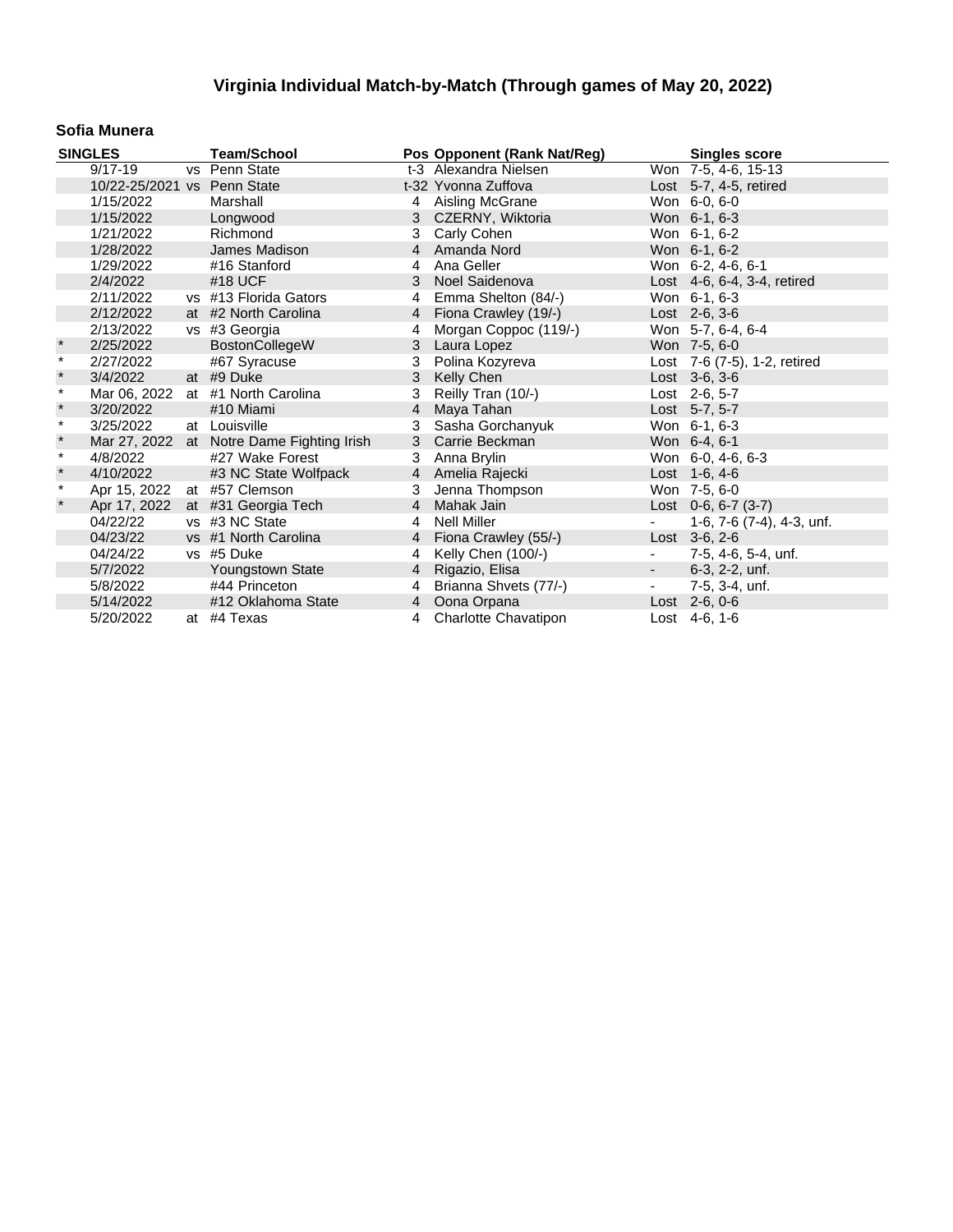#### **Sofia Munera**

| <b>DOUBLES</b> |                   | <b>Team/School</b>                |                      | Pos Opponent (Rank Nat/Reg)                |            | <b>Doubles score/partner</b>      |
|----------------|-------------------|-----------------------------------|----------------------|--------------------------------------------|------------|-----------------------------------|
|                | $9/17 - 19$       | vs Auburn                         |                      | t-1 Georgie Axon/Madeline Meredith         |            | Won 7-6/Natasha Subhash           |
|                | $9/17 - 19$       | vs Old Dominion                   |                      | t-2 Sahar Biran/Alesya Yakubovich          |            | Won 6-2/Amber O'Dell              |
|                | $9/17 - 19$       | vs NC State Wolfpack              |                      | t-3 Sophie Abrams/Sara Nayar               |            | Won 6-3/Hibah Shaikh              |
|                |                   | 10/22-25 vs George Washington     |                      | t-16 Stella Wiesemann/Katarina Marinkovikj |            | Won 8-4/Natasha Subhash           |
|                |                   | 10/22-25 vs Maryland              |                      | t-qf Marta Perez Mar/JoJo Bach             |            | Lost 7-8/Natasha Subhash          |
|                |                   | 11/4-7/2 vs Northwestern          |                      | t-16 Hannah McColgan/Sydney Pratt          |            | Won 7-5, 5-7, 10-6/Natasha Subhas |
|                |                   | 11/4-7/2 vs North Carolina        |                      | t-Q Cameron Morra/Carson Tanguilig         |            | Lost 3-6, 2-6/Natasha Subhash     |
|                | 1/15/202 Marshall |                                   |                      | Jutte Van Hansewyck/Gabrielle Clairotte    | <b>Won</b> | 6-1/Hibah Shaikh                  |
|                |                   | 1/15/202 Longwood                 | 3                    | JOLLIFF, Briee/BARTON, Zoe                 | <b>Won</b> | 6-1/Hibah Shaikh                  |
|                |                   | 1/21/202 Richmond                 | 3                    | Helene Heiberg/Marta Buendia               | <b>Won</b> | 6-1/Hibah Shaikh                  |
|                |                   | 1/28/202 James Madison            | 3                    | Amanda Nord/Natalia Nikolopoulou           | Won        | 6-1/Hibah Shaikh                  |
|                |                   | 1/29/202 #16 Stanford             |                      | Ana Geller/Niluka Madurawe                 | Lost       | 5-7/Hibah Shaikh                  |
|                |                   | 2/4/2022 #18 UCF                  |                      | Marie Mattel/Nadja Bay Christians          | <b>Won</b> | 6-4/Hibah Shaikh                  |
|                |                   | $2/11/202$ vs #13 Florida Gators  | 3                    | McCartney Kessler/Emma Shelton             | Lost       | 6-7 (3-7)/Hibah Shaikh            |
|                |                   | 2/12/202 at #2 North Carolina     | 3                    | Alle Sanford/Reilly Tran                   | Lost       | 3-6/Hibah Shaikh                  |
|                |                   | 2/13/202 vs #3 Georgia            | 3                    | Lea Ma/Meg Kowalski                        |            | 5-4, unf./Hibah Shaikh            |
| $\ast$         |                   | 2/25/202 BostonCollegeW           |                      | Stephanie Sanchez/Plobrung Plipuech        | Won        | 6-2/Amber O'Dell                  |
|                |                   | 2/27/202 #67 Syracuse             | $\overline{2}$       | Polina Kozyreva/Miyuka Kimoto              | <b>Won</b> | 6-0/Amber O'Dell                  |
| $\ast$         |                   | 3/4/2022 at #9 Duke               | 2                    | Chloe Beck/Margaryta Bilokin (32/-)        | <b>Won</b> | 6-4/Amber O'Dell                  |
| $\star$        | Mar 06            | at #1 North Carolina              | 2                    | Elizabeth Scotty/Alle Sanford              | Lost       | 4-6/Amber O'Dell                  |
| $\star$        |                   | 3/18/202 #59 Florida State        | 2                    | Vic Allen/Kianah Motosono                  |            | 3-3, unf./Amber O'Dell            |
| $\star$        |                   | 3/20/202 #10 Miami                | $\overline{2}$       | Maya Tahan/Diana Khodan (72/-)             | Lost       | 0-6/Amber O'Dell                  |
| $\star$        |                   | 3/25/202 at Louisville            | 2                    | Tatiana Simova/Andrea Di Palma             |            | 5-4, unf./Natasha Subhash         |
| $\star$        | Mar 27            | at Notre Dame Fighting Iri        | $2^{\circ}$          | Julia Andreach/Meghan Coleman              | <b>Won</b> | 6-3/Natasha Subhash               |
| $\ast$         |                   | 4/2/2022 at Virginia Tech Women's | $\overline{2}$       | Annie Clark/Katie Andreini                 | <b>Won</b> | 6-2/Natasha Subhash               |
|                |                   | 4/8/2022 #27 Wake Forest          | $\overline{2}$       | Samantha Martinelli/Peyton Pesavento       | <b>Won</b> | 6-3/Natasha Subhash               |
| $\ast$         |                   | 4/10/202 #3 NC State Wolfpack     | $\overline{2}$       | Amelia Rajecki/Abigail Rencheli (26/-)     | Lost       | 4-6/Natasha Subhash               |
| $\ast$         | Apr 15            | at #57 Clemson                    | $\overline{2}$       | Cristina Mayorova/Eleni Louka              | <b>Won</b> | 6-4/Natasha Subhash               |
| $\star$        | Apr 17            | at #31 Georgia Tech               | $\overline{2}$       | Kylie Bilchev/Ava Hrastar (34/-)           | Won        | 7-6 (10-8)/Natasha Subhash        |
|                |                   | 04/22/22 vs #3 NC State           | $\mathbf{2}^{\circ}$ | Amelia Rajecki/Abigail Rencheli (26/-)     | $\sim$     | 4-5, unf./Natasha Subhash         |
|                |                   | 04/23/22 vs #1 North Carolina     | $\mathbf{2}^{\circ}$ | Alle Sanford/Carson Tanguilig              | Lost       | 1-6/Natasha Subhash               |
|                |                   | 04/24/22 vs #5 Duke               | $\mathbf{2}^{\circ}$ | Chloe Beck/Ellie Coleman (27/-)            |            | Won 6-1/Natasha Subhash           |
|                |                   | 5/7/2022 Youngstown State         | 3                    | Rigazio, Elisa/Masarikova, Eliska          |            | 2-5, unf./Amber O'Dell            |
|                |                   | 5/8/2022 #44 Princeton            | 3                    | Zoe Howard/Neha Velaga                     |            | Won 7-5/Amber O'Dell              |
|                |                   | 5/14/202 #12 Oklahoma State       | 3                    | Oona Orpana/Dariya Detkovskaya             | Won        | 6-3/Amber O'Dell                  |
|                |                   | 5/20/202 at #4 Texas              | 3                    | Sabina Zeynalova/Bella Zamarripa           |            | Lost 3-6/Amber O'Dell             |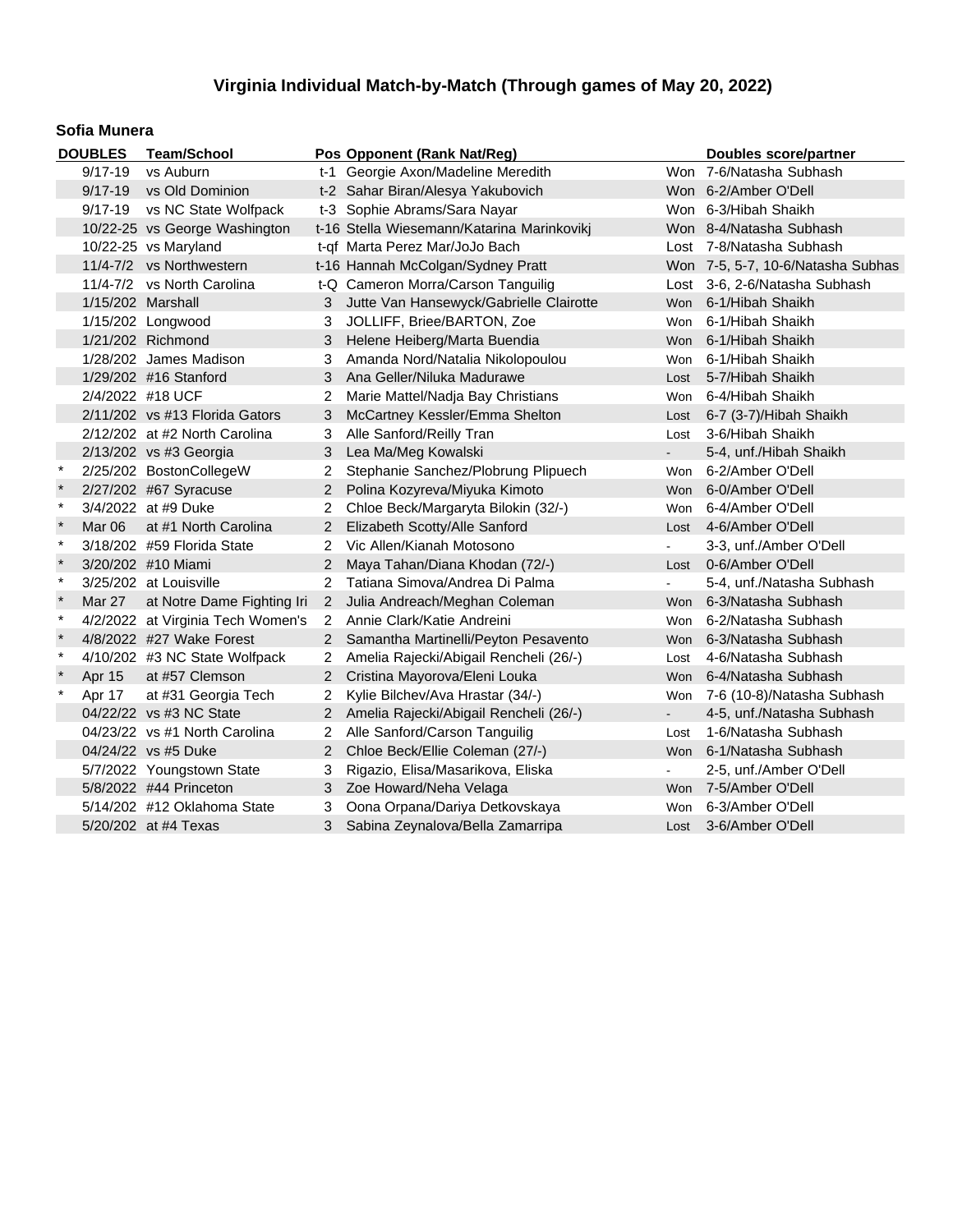### **Emma Navarro**

| <b>SINGLES</b> |                             | <b>Team/School</b>                        |              | Pos Opponent (Rank Nat/Reg) |                     | <b>Singles score</b>    |
|----------------|-----------------------------|-------------------------------------------|--------------|-----------------------------|---------------------|-------------------------|
|                | $9/17 - 19$                 | vs Old Dominion                           |              | t-2 Y Starodubtseva         |                     | Won 4-6, 6-3, 13-11     |
|                | 1/15/2022                   | Marshall                                  |              | 1 Emma Vanderheyden         |                     | Won 6-3, 6-2            |
|                | 1/21/2022                   | Richmond                                  | $\mathbf 1$  | <b>Emily Dunbar</b>         |                     | Won 6-1, 6-0            |
|                | 1/28/2022                   | James Madison                             | $\mathbf{1}$ | Daria Afanasyeva            | $\omega_{\rm{max}}$ | $6-3, 5-3, \text{unf.}$ |
|                | 1/29/2022                   | #16 Stanford                              | 1            | Connie Ma                   |                     | Won 6-2, 6-7 (5-7), 6-4 |
|                | 2/11/2022                   | vs #13 Florida Gators                     | $\mathbf{1}$ | <b>McCartney Kessler</b>    |                     | Won 3-6, 6-4, 6-2       |
|                | 2/12/2022                   | at #2 North Carolina                      | $\mathbf{1}$ | Cameron Morra (4/-)         | $\sim 10$           | 6-1, 4-5, unf.          |
|                | 2/13/2022                   | vs #3 Georgia                             | $\mathbf{1}$ | Lea Ma (39/-)               |                     | Won 6-0, 6-1            |
| $^\star$       | 2/25/2022                   | <b>BostonCollegeW</b>                     | 1            | Marice Aguiar               |                     | Won 6-1, 6-0            |
| $\ast$         | 2/27/2022                   | #67 Syracuse                              |              | V. Kanapatskaya             |                     | Won 6-0, 6-2            |
| $\star$        | 3/4/2022                    | at #9 Duke                                |              | Georgia Drummy (19/-)       |                     | Won 6-2, 6-4            |
| $\ast$         | Mar 06, 2022                | at #1 North Carolina                      | $\mathbf{1}$ | Cameron Morra (7/-)         |                     | Won 6-3, 6-3            |
| $\star$        | 3/18/2022                   | #59 Florida State                         | 1            | Petra Hule (16/-)           |                     | Won 6-3, 6-2            |
| $\ast$         | 3/20/2022                   | #10 Miami                                 | 1            | Eden Richardson (58/-)      |                     | Lost $3-6, 3-6$         |
| $\star$        | 3/25/2022                   | at Louisville                             | 1            | Andrea Di Palma             |                     | Won 6-3, 6-4            |
| $\star$        |                             | Mar 27, 2022 at Notre Dame Fighting Irish |              | 1 Page Freeman              |                     | Won 6-2, 6-2            |
| $\ast$         | 4/2/2022                    | at Virginia Tech Women's Tenni            | $\mathbf{1}$ | Elizabet Danailova          |                     | Won 6-1, 6-0            |
| $\star$        | 4/8/2022                    | #27 Wake Forest                           | $\mathbf{1}$ | Carolyn Campana (35/-)      |                     | Won 6-2, 6-2            |
| $\star$        | 4/10/2022                   | #3 NC State Wolfpack                      | 1            | Jaeda Daniel (12/-)         |                     | Won 6-4, 6-1            |
| $\star$        | Apr 15, 2022 at #57 Clemson |                                           | $\mathbf{1}$ | Eleni Louka                 |                     | Won 6-0, 7-5            |
| $^\star$       | Apr 17, 2022                | at #31 Georgia Tech                       | 1            | Carol Lee (32/-)            |                     | Won 6-4, 6-3            |
|                | 04/22/22                    | vs #3 NC State                            | $\mathbf{1}$ | Jaeda Daniel (12/-)         |                     | Won 6-3, 3-6, 6-0       |
|                | 04/23/22                    | vs #1 North Carolina                      | 1            | Cameron Morra (4/-)         |                     | Won 6-1, 6-0            |
|                | 04/24/22                    | vs #5 Duke                                |              | Chloe Beck (8/-)            |                     | Won 6-4, 6-2            |
|                | 5/7/2022                    | Youngstown State                          | 1            | Rosas, Cecilia              |                     | Won 6-0, 6-2            |
|                | 5/8/2022                    | #44 Princeton                             | 1            | Daria Frayman (4/-)         | $\sim 10$           | $7-5, 3-0, \text{unf.}$ |
|                | 5/14/2022                   | #12 Oklahoma State                        | 1            | Lisa Marie Rioux (20/-)     |                     | Won 6-1, 6-1            |
|                | 5/20/2022                   | at #4 Texas                               | $\mathbf{1}$ | Peyton Stearns (2/-)        |                     | Won 6-1, 6-0            |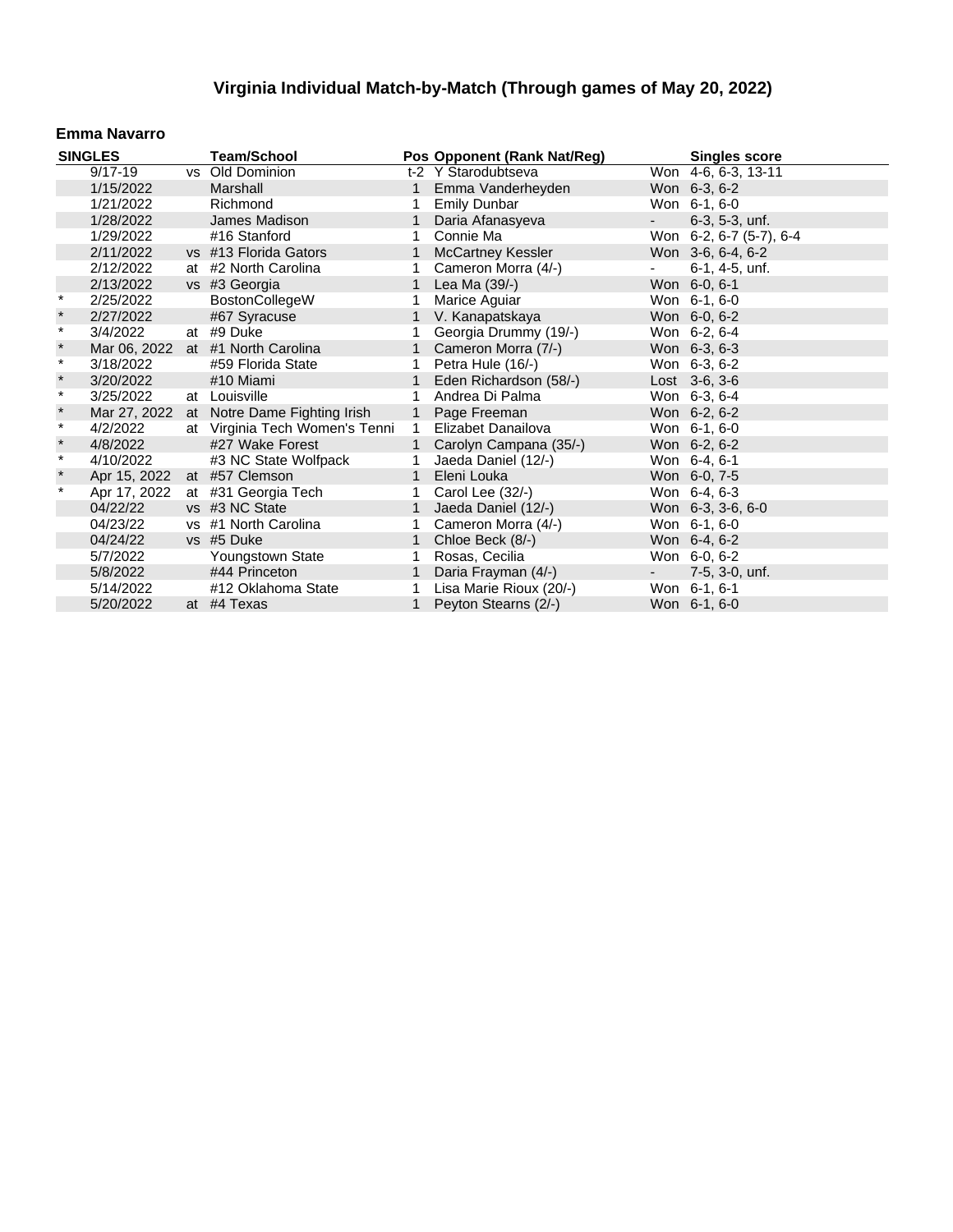#### **Emma Navarro**

|         | <b>DOUBLES</b>    | <b>Team/School</b>                |                | Pos Opponent (Rank Nat/Reg)              |        | <b>Doubles score/partner</b> |
|---------|-------------------|-----------------------------------|----------------|------------------------------------------|--------|------------------------------|
|         | $9/17 - 19$       | vs Old Dominion                   |                | t-2 Y Starodubtseva/T Sasnouskaya        |        | Won 7-5/Melodie Collard      |
|         | 1/15/202 Marshall |                                   |                | Emma Vanderheyden/Liz Stefancic          |        | Won 6-4/Amber O'Dell         |
|         |                   | 1/15/202 Longwood                 | 1              | NURGAZIEVA, Emma/RIZVANOVA, Karina       | Won    | 6-2/Amber O'Dell             |
|         |                   | 1/21/202 Richmond                 | $\mathbf{1}$   | Emily Dunbar/Sara Salemyr                |        | Won 6-0/Amber O'Dell         |
|         |                   | 1/28/202 James Madison            | 1.             | Daniela Voloh/Michelle Los Arcos         | ÷.     | 5-3, unf./Amber O'Dell       |
|         |                   | 1/29/202 #16 Stanford             | $\mathbf{1}$   | Angelica Blake/Connie Ma                 | Lost   | 6-7/Amber O'Dell             |
|         |                   | $2/11/202$ vs #13 Florida Gators  | 1.             | Carly Briggs/Marlee Zein (6/-)           | Won    | 6-1/Amber O'Dell             |
|         |                   | 2/12/202 at #2 North Carolina     | $\mathbf{1}$   | Fiona Crawley/Elizabeth Scotty (13/-)    | Won    | 6-3/Amber O'Dell             |
|         |                   | 2/13/202 vs #3 Georgia            | 1.             | Morgan Coppoc/Ania Hertel                | Won    | 7-5/Amber O'Dell             |
|         |                   | 2/25/202 BostonCollegeW           | $\mathbf{1}$   | Laura Lopez/Marice Aguiar                |        | Won 6-2/Hibah Shaikh         |
| $\ast$  |                   | 2/27/202 #67 Syracuse             | 1.             | Shiori Ito/Sofya Treshcheva              | ÷.     | 4-2, unf./Hibah Shaikh       |
|         |                   | 3/4/2022 at #9 Duke               | $\mathbf{1}$   | Georgia Drummy/Karolina Berankova        |        | Won 6-0/Hibah Shaikh         |
| $\ast$  | Mar 06            | at #1 North Carolina              | 1.             | Cameron Morra/Reilly Tran                | Won    | 6-3/Hibah Shaikh             |
|         |                   | 3/18/202 #59 Florida State        | $\mathbf{1}$   | Petra Hule/Anna Arkadianou               |        | Won 6-1/Hibah Shaikh         |
| $\star$ |                   | 3/20/202 #10 Miami                |                | Eden Richardson/Daevenia Achong (16/-)   | Won    | 6-2/Hibah Shaikh             |
| $\star$ |                   | 3/25/202 at Louisville            | $\mathbf{1}$   | Sasha Gorchanyuk/Rhea Verma              |        | Won 6-4/Hibah Shaikh         |
| $\ast$  | Mar 27            | at Notre Dame Fighting Iri        | $\mathbf 1$    | Page Freeman/Maria Olivia Castedo        | Won    | 7-5/Hibah Shaikh             |
| $\star$ |                   | 4/2/2022 at Virginia Tech Women's | $\overline{1}$ | Erika Cheng/Elizabet Danailova           |        | Won 6-1/Hibah Shaikh         |
| $\ast$  |                   | 4/8/2022 #27 Wake Forest          |                | Brooke Killingsworth/Anna Brylin (13/-)  | Lost   | 4-6/Hibah Shaikh             |
| $\star$ |                   | 4/10/202 #3 NC State Wolfpack     | $\mathbf{1}$   | Jaeda Daniel/Nell Miller                 |        | Lost 3-6/Hibah Shaikh        |
| $\ast$  | Apr 15            | at #57 Clemson                    | 1              | Samantha Buyckx/Ali DeSpain (70/-)       | Lost   | 1-6/Hibah Shaikh             |
| $\star$ | Apr 17            | at #31 Georgia Tech               | $\mathbf{1}$   | Carol Lee/Kate Sharabura (5/-)           | Won    | 6-2/Hibah Shaikh             |
|         |                   | 04/22/22 vs #3 NC State           |                | Jaeda Daniel/Nell Miller (2/-)           | Lost   | 3-6/Hibah Shaikh             |
|         |                   | 04/23/22 vs #1 North Carolina     | 1              | Elizabeth Scotty/Fiona Crawley (1/-)     |        | Won 7-5/Hibah Shaikh         |
|         |                   | 04/24/22 vs #5 Duke               |                | Georgia Drummy/Karolina Berankova (31/-) | Lost   | 6-7 (4-7)/Hibah Shaikh       |
|         |                   | 5/7/2022 Youngstown State         | $\mathbf{1}$   | Marko, Julia/Rosas, Cecilia              |        | Won 6-1/Hibah Shaikh         |
|         |                   | 5/8/2022 #44 Princeton            |                | Grace Joyce/Maia Sung                    | $\sim$ | 5-5, unf./Hibah Shaikh       |
|         |                   | 5/14/202 #12 Oklahoma State       | $\mathbf{1}$   | Lisa Marie Rioux/Ayumi Miyamoto (12/-)   |        | 3-4, unf./Hibah Shaikh       |
|         |                   | 5/20/202 at #4 Texas              | 1.             | Peyton Stearns/Allura Zamarripa (11/-)   |        | Won 6-2/Hibah Shaikh         |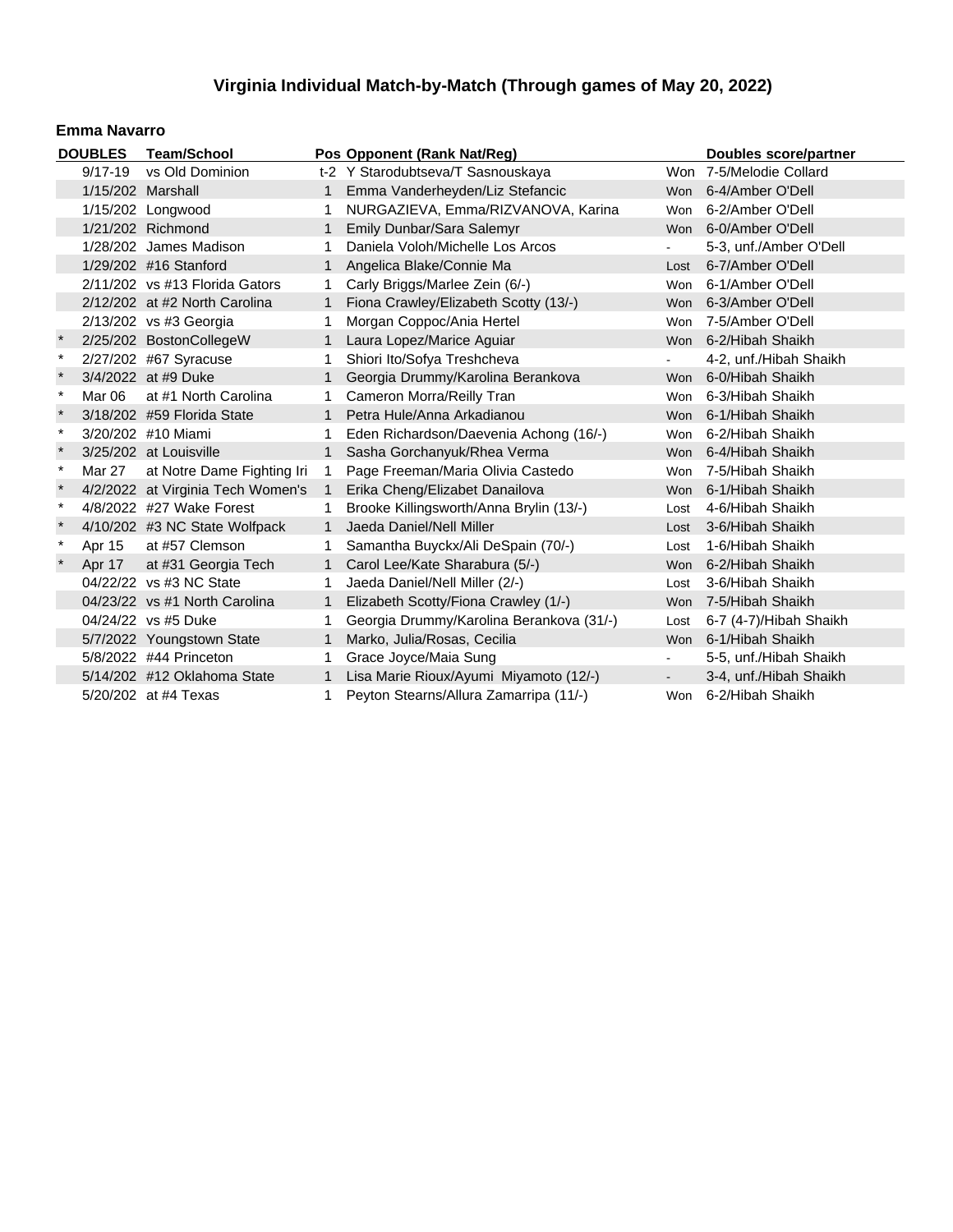### **Amber O'Dell**

|          | <b>SINGLES</b> | <b>Team/School</b>             |    | Pos Opponent (Rank Nat/Reg) | <b>Singles score</b>          |
|----------|----------------|--------------------------------|----|-----------------------------|-------------------------------|
|          | $9/17 - 19$    | vs Kansas                      |    | t-1 Sonia Smagina           | Lost $4-6, 4-6$               |
|          | $9/17 - 19$    | vs Old Dominion                |    | t-2 Sahar Biran             | Won 6-3, 3-6, 10-7            |
|          | Sept. 24-26    | vs LSU                         |    | t-16 Nina Geissler          | Won 4-6, 7-5, 12-10           |
|          | Sept. 24-26    | vs Iowa State                  |    | t-Q Thasaporn Naklo         | Lost $4-6, 2-6$               |
|          | Sept. 24-26    | vs Wake Forest                 |    | t-c Casie Wooten            | Lost 4-6, 2-6                 |
|          | Sept. 24-26    | vs Charlotte                   |    | t-c Ruxi Schech             | Lost 4-6, 4-6                 |
|          | 10/1-4/2021    | vs Richmond                    |    | t-64 Andrea Campodonico     | Won 6-2, 6-2                  |
|          | 10/1-4/2021    | vs Virginia Tech               |    | t-32 Rita Pinto             | Lost 4-6, 7-5, 4-6            |
|          | 10/1-4/2021    | vs James Madison               |    | t-C Hope Moulin             | Won 6-3, 6-3                  |
|          | 1/15/2022      | Marshall                       |    | 5 Gabrielle Clairotte       | Won 6-1, 7-5                  |
|          | 1/15/2022      | Longwood                       | 5  | BARTON, Zoe                 | Won 6-1, 6-6                  |
|          | 1/21/2022      | Richmond                       | 4  | Helene Heiberg              | Won 6-0, 6-0                  |
|          | 1/29/2022      | #16 Stanford                   | 5. | Valencia Xu                 | Lost 3-6, 2-6                 |
|          | 2/4/2022       | #18 UCF                        | 4  | Marie Mattel (102/-)        | Lost $6-2, 5-7, 11-13$        |
| $^\star$ | 2/25/2022      | <b>BostonCollegeW</b>          | 4  | Natasha Irani               | Lost $1-6, 6-2, 0-1$ (6-10)   |
| $\star$  | 2/27/2022      | #67 Syracuse                   |    | 4 Zeynep Erman              | Won 6-0, 6-1                  |
| $\star$  | 3/4/2022       | at #9 Duke                     | 4  | Emma Jackson (53/-)         | Lost $1-6, 6-2, 1-6$          |
| $\ast$   | Mar 06, 2022   | at #1 North Carolina           |    | 4 Fiona Crawley (35/-)      | Lost $4-6, 2-6$               |
| $\star$  | 3/25/2022      | at Louisville                  | 4  | Tatiana Simova              | Lost $6-7$ $(7-9)$ , $3-6$    |
| $\ast$   | Mar 27, 2022   | at Notre Dame Fighting Irish   |    | 5 Maria Olivia Castedo      | Won 6-2, 6-3                  |
| $\star$  | 4/2/2022       | at Virginia Tech Women's Tenni | 4  | Erika Cheng                 | Won 6-3, 6-2                  |
| $\ast$   | 4/8/2022       | #27 Wake Forest                |    | 5 Brooke Killingsworth      | Lost $6-7$ (5-7), $6-7$ (5-7) |
| $\star$  | Apr 15, 2022   | at #57 Clemson                 | 5  | Samantha Buyckx             | Won 7-5, 3-6, 10-5            |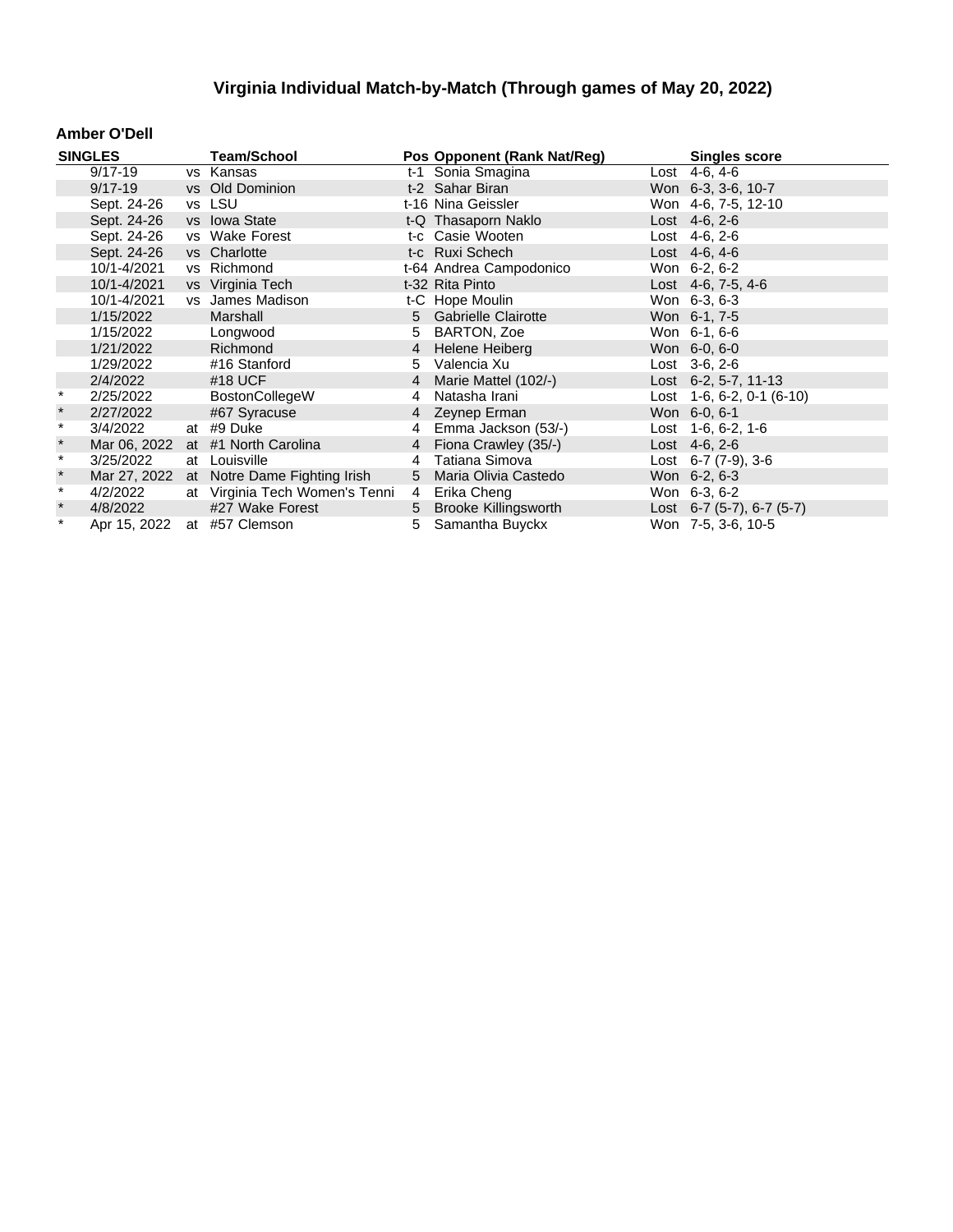#### **Amber O'Dell**

|              | <b>DOUBLES</b>           | <b>Team/School</b>                |                | Pos Opponent (Rank Nat/Reg)           |                | <b>Doubles score/partner</b> |
|--------------|--------------------------|-----------------------------------|----------------|---------------------------------------|----------------|------------------------------|
|              | $9/17 - 19$              | vs Kansas                         |                | t-1 Sonia Smagina/M Manyoma-Velasquez |                | Won 6-4/Nicole Kiefer        |
|              | 9/17-19 vs Old Dominion  |                                   |                | t-2 Sahar Biran/Alesya Yakubovich     |                | Won 6-2/Sofia Munera         |
|              | Sep 24-2 vs Northwestern |                                   |                | Maria Shusharina/Christina Hand       |                | Lost 2-6/Sara Ziodato        |
|              |                          | Sep 24-2 vs Florida               |                | Emily De Oliveira/Bente Spee          |                | Won 6-4/Sara Ziodato         |
|              |                          | 10/1-4/2 vs Virginia Tech         |                | t-32 Charlotte Cartledge/Rita Pinto   |                | Won 6-1/Nicole Kiefer        |
|              |                          | 10/1-4/2 vs Richmond              |                | t-16 Helen Heiberg/Marta Buendia      |                | Won 6-4/Nicole Kiefer        |
|              |                          | 10/1-4/2 vs West Virginia         |                | t-Q Penny Hsieh/Momoko Nagato         |                | Lost 0-6/Nicole Kiefer       |
|              | 1/15/202 Marshall        |                                   | 1.             | Emma Vanderheyden/Liz Stefancic       |                | Won 6-4/Emma Navarro         |
|              |                          | 1/15/202 Longwood                 | 1              | NURGAZIEVA, Emma/RIZVANOVA, Karina    | Won            | 6-2/Emma Navarro             |
|              |                          | 1/21/202 Richmond                 | 1              | Emily Dunbar/Sara Salemyr             |                | Won 6-0/Emma Navarro         |
|              |                          | 1/28/202 James Madison            | 1.             | Daniela Voloh/Michelle Los Arcos      |                | 5-3, unf./Emma Navarro       |
|              |                          | 1/29/202 #16 Stanford             | 1.             | Angelica Blake/Connie Ma              | Lost           | 6-7/Emma Navarro             |
|              |                          | 2/4/2022 #18 UCF                  | 3.             | Noel Saidenova/Nandini Sharma         | Lost           | 3-6/Sara Ziodato             |
|              |                          | 2/11/202 vs #13 Florida Gators    | 1              | Carly Briggs/Marlee Zein (6/-)        |                | Won 6-1/Emma Navarro         |
|              |                          | 2/12/202 at #2 North Carolina     | 1.             | Fiona Crawley/Elizabeth Scotty (13/-) | Won            | 6-3/Emma Navarro             |
|              |                          | 2/13/202 vs #3 Georgia            | 1              | Morgan Coppoc/Ania Hertel             |                | Won 7-5/Emma Navarro         |
|              |                          | 2/25/202 BostonCollegeW           | 2              | Stephanie Sanchez/Plobrung Plipuech   | Won            | 6-2/Sofia Munera             |
|              |                          | 2/27/202 #67 Syracuse             | 2              | Polina Kozyreva/Miyuka Kimoto         | Won            | 6-0/Sofia Munera             |
| $\ast$       |                          | 3/4/2022 at #9 Duke               | 2              | Chloe Beck/Margaryta Bilokin (32/-)   | Won            | 6-4/Sofia Munera             |
|              | Mar <sub>06</sub>        | at #1 North Carolina              | 2              | Elizabeth Scotty/Alle Sanford         | Lost           | 4-6/Sofia Munera             |
| $\ast$       |                          | 3/18/202 #59 Florida State        | 2              | Vic Allen/Kianah Motosono             | $\blacksquare$ | 3-3, unf./Sofia Munera       |
| $\star$      |                          | 3/20/202 #10 Miami                | $\overline{2}$ | Maya Tahan/Diana Khodan (72/-)        | Lost           | 0-6/Sofia Munera             |
| $\star$      |                          | 3/25/202 at Louisville            | 3              | Dina Chaika/Chelsea Sawyer            | Won            | 6-1/Sara Ziodato             |
| $\pmb{\ast}$ | Mar 27                   | at Notre Dame Fighting Iri        | 3              | Carrie Beckman/Nibedita Ghosh         | Lost           | 2-6/Sara Ziodato             |
| $\ast$       |                          | 4/2/2022 at Virginia Tech Women's | 3              | Rita Pinto/Chhinda Som                |                | 4-5, unf./Sara Ziodato       |
| $\star$      |                          | 4/8/2022 #27 Wake Forest          | 3              | Carolyn Campana/Mia Ahmad             |                | Won 7-5/Elaine Chervinsky    |
| $\ast$       |                          | 4/10/202 #3 NC State Wolfpack     | 3              | Priska Nugroho/Sophie Abrams          | Won            | 6-3/Elaine Chervinsky        |
|              | Apr 15                   | at #57 Clemson                    | 3              | Daniella Medvedeva/Jenna Thompson     |                | Won 6-2/Elaine Chervinsky    |
| $\pmb{\ast}$ | Apr 17                   | at #31 Georgia Tech               | 3              | Gia Cohen/Ruth Marsh                  | Lost           | 2-6/Elaine Chervinsky        |
|              |                          | 04/22/22 vs #3 NC State           | 3              | Sophie Abrams/Priska Nugroho          | Lost           | 1-6/Elaine Chervinsky        |
|              |                          | 04/23/22 vs #1 North Carolina     | 3              | Reilly Tran/Cameron Morra             | Won            | 6-4/Elaine Chervinsky        |
|              |                          | 04/24/22 vs #5 Duke               | 3              | Eliza Omirou/Margaryta Bilokin        |                | Lost 2-6/Elaine Chervinsky   |
|              |                          | 5/7/2022 Youngstown State         | 3              | Rigazio, Elisa/Masarikova, Eliska     |                | 2-5, unf./Sofia Munera       |
|              |                          | 5/8/2022 #44 Princeton            | 3              | Zoe Howard/Neha Velaga                |                | Won 7-5/Sofia Munera         |
|              |                          | 5/14/202 #12 Oklahoma State       | 3              | Oona Orpana/Dariya Detkovskaya        | Won            | 6-3/Sofia Munera             |
|              |                          | 5/20/202 at #4 Texas              | 3              | Sabina Zeynalova/Bella Zamarripa      |                | Lost 3-6/Sofia Munera        |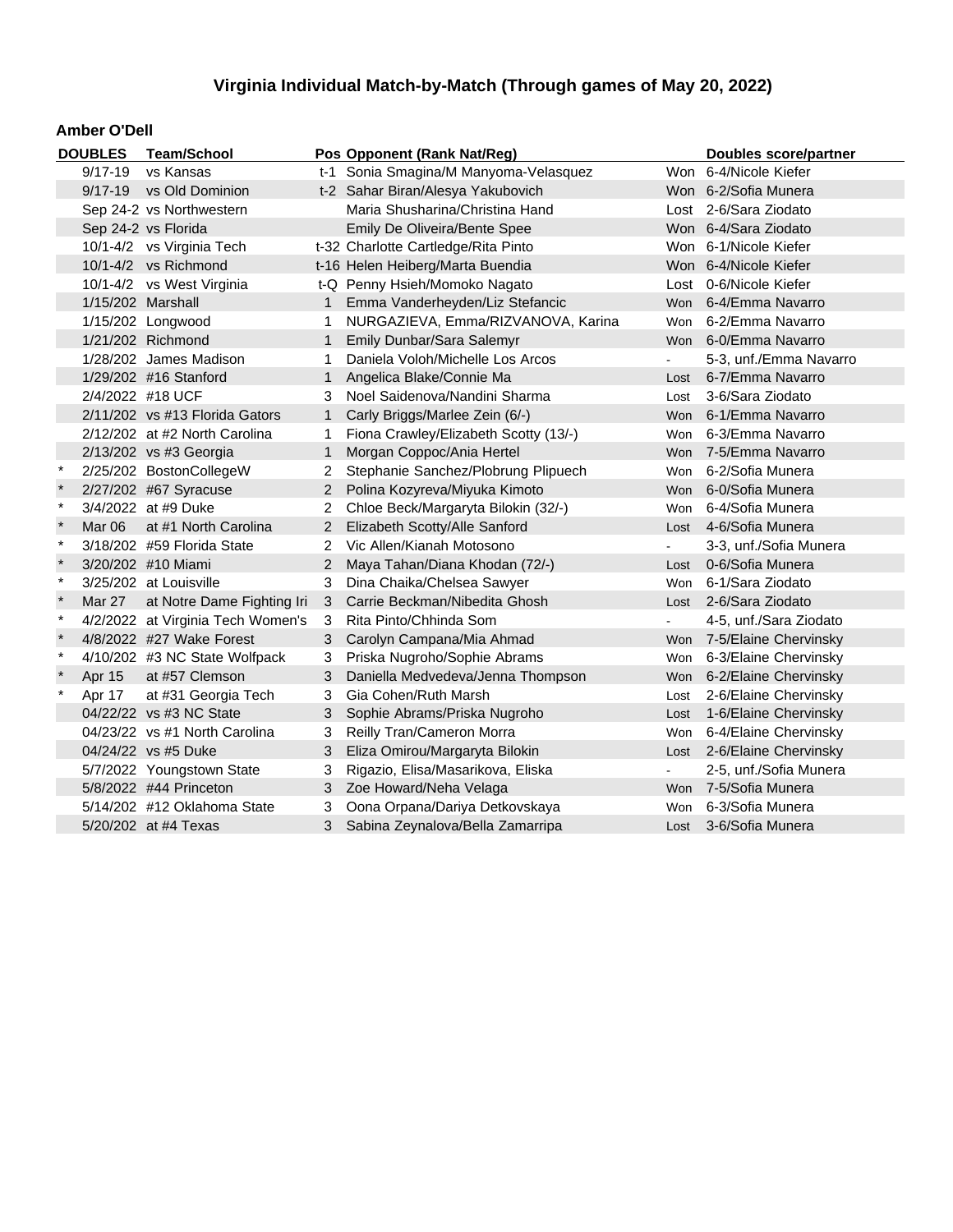### **Hibah Shaikh**

|         | <b>SINGLES</b>              | <b>Team/School</b>                        |                | Pos Opponent (Rank Nat/Reg) |                          | <b>Singles score</b>    |
|---------|-----------------------------|-------------------------------------------|----------------|-----------------------------|--------------------------|-------------------------|
|         | $9/17 - 19$                 | vs Kansas                                 |                | t-1 M Manyoma-Velasquez     |                          | Won 6-4, 7-5            |
|         | $9/17 - 19$                 | vs Penn State                             |                | t-3 Sofiya Chekhlystova     |                          | Lost 1-6, 6-4, 6-10     |
|         | Sept. 23-26                 | vs Princeton                              |                | t-32 Neha Velaga            |                          | Lost 6-7, 7-5, 4-6      |
|         | Sept. 23-26                 | vs Tennessee                              |                | t-c Elonara Molinaro        |                          | Won 3-6, 6-3, 6-1       |
|         | Sept. 23-26                 | vs Oklahoma                               |                | t-c Marcelina Podlinska     |                          | Lost $3-6$ , $2-6$      |
|         | Sept. 23-26                 | vs Miami                                  |                | t-c Diana Khodan            |                          | Lost 6-2, 5-7, 5-10     |
|         | 10/1-4/2021                 | vs Marshall                               |                | t-64 Madi Ballow            |                          | Won 6-2, 6-3            |
|         | 10/1-4/2021                 | vs Virginia Tech                          |                | t-32 Charlotte Cartledge    |                          | Won 6-2, 6-4            |
|         | 10/1-4/2021                 | vs West Virginia                          |                | t-Q Camilla Bossi           |                          | Won 2-6, 6-3, 6-4       |
|         | 10/22-25/2021 vs Penn State |                                           |                | t-32 Sofiya Chekhiystova    |                          | Lost $0-6, 3-6$         |
|         | 10/22-25/2021 vs Maryland   |                                           |                | t-C Francesca Feodorov      |                          | Won 6-2, 6-2            |
|         | 10/22-25/2021 vs Liberty    |                                           |                | t-c Maria Parra Romero      |                          | Lost 4-6, 6-4, 7-10     |
|         | 1/15/2022                   | Marshall                                  | 6              | Jutte Van Hansewyck         |                          | Won 7-5, 7-5            |
|         | 1/15/2022                   | Longwood                                  | $\overline{4}$ | HEDERICH, Nina              |                          | Won 6-0, 6-1            |
|         | 1/21/2022                   | Richmond                                  | 6              | Sara Salemyr                |                          | Won 6-2, 6-2            |
|         | 1/28/2022                   | James Madison                             | 6              | Daniela Voloh               | $\overline{\phantom{a}}$ | 6-3, 2-1, unf.          |
|         | 2/4/2022                    | #18 UCF                                   | 6              | Nandini Sharma              |                          | Won 7-5, 6-3            |
|         | 2/11/2022                   | vs #13 Florida Gators                     | 6              | <b>Sydney Berlin</b>        |                          | Won 6-4, 7-5            |
|         | 2/12/2022                   | at #2 North Carolina                      | 6              | Anika Yarlagadda (74/-)     |                          | Lost 1-6, 0-6           |
|         | 2/13/2022                   | vs #3 Georgia                             | 6              | Meg Kowalski (46/-)         |                          | Lost 2-6, 5-7           |
| $\star$ | 2/25/2022                   | BostonCollegeW                            | 6              | Stephanie Sanchez           |                          | Won 6-3, 6-3            |
| $\star$ | 2/27/2022                   | #67 Syracuse                              | 6              | Ines Fonte                  |                          | Won 6-1, 6-2            |
| $\star$ | 3/4/2022                    | at #9 Duke                                | 6              | Ellie Coleman               |                          | Won 6-1, 6-2            |
| $\star$ |                             | Mar 06, 2022 at #1 North Carolina         | $\overline{5}$ | Carson Tanguilig (25/-)     | $\sim$                   | 7-5, 5-2, unf.          |
| $\star$ | 3/18/2022                   | #59 Florida State                         | $\overline{4}$ | Kianah Motosono             |                          | Won 6-2, 6-2            |
| $\star$ | 3/20/2022                   | #10 Miami                                 | 5              | <b>Audrey Boch-Collins</b>  |                          | Lost 1-6, 0-6           |
| $\star$ | 3/25/2022                   | at Louisville                             | 5              | Tyra Richardson             |                          | Won 6-2, 6-2            |
| $\star$ |                             | Mar 27, 2022 at Notre Dame Fighting Irish | $\overline{4}$ | Nibedita Ghosh              |                          | Won 7-6 (0-3), 6-3      |
| $\star$ | 4/2/2022                    | at Virginia Tech Women's Tenni            | 3              | Dariya Radulova             |                          | Won 6-1, 6-4            |
| $\star$ | 4/8/2022                    | #27 Wake Forest                           |                | 4 Samantha Martinelli       |                          | Lost 4-6, 6-4, 1-6      |
| $\star$ | 4/10/2022                   | #3 NC State Wolfpack                      | 5              | Sophie Abrams               |                          | Won 6-2, 6-3            |
| $\star$ | Apr 15, 2022                | at #57 Clemson                            | $\overline{4}$ | Ali DeSpain                 |                          | Won 1-6, 6-2, 7-6 (7-2) |
| $\star$ | Apr 17, 2022                | at #31 Georgia Tech                       | 5              | Gia Cohen                   |                          | Won 6-3, 3-6, 7-5       |
|         | 04/22/22                    | vs #3 NC State                            | 5              | Amelia Rajecki              |                          | Won 7-5, 4-6, 6-0       |
|         | 04/23/22                    | vs #1 North Carolina                      | 5              | Carson Tanguilig (49/-)     |                          | Lost 1-6, 4-6           |
|         | 04/24/22                    | vs #5 Duke                                | $\sqrt{5}$     | Margaryta Bilokin           | $\sim$                   | 5-7, 6-4, 3-3, unf.     |
|         | 5/7/2022                    | Youngstown State                          | 5              | Stanmore, Jessica           |                          | Won 6-0, 6-2            |
|         | 5/8/2022                    | #44 Princeton                             | 5              | Zoe Howard                  |                          | Won 6-4, 6-2            |
|         | 5/14/2022                   | #12 Oklahoma State                        | 5              | Ayumi Miyamoto              |                          | Won 2-6, 6-1, 6-1       |
|         | 5/20/2022                   | at #4 Texas                               |                | 5 Allura Zamarripa          |                          | Lost 5-7, 4-6           |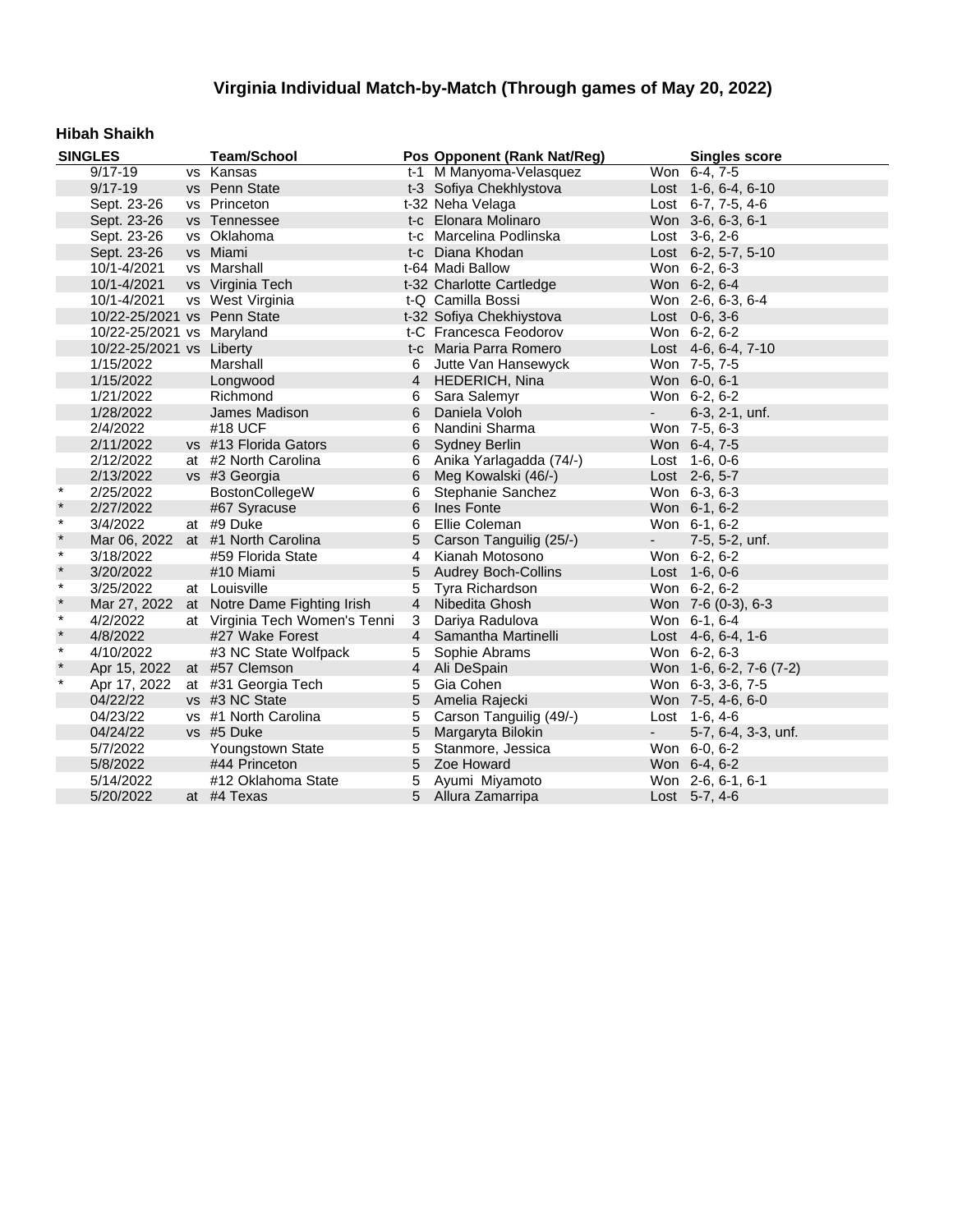### **Hibah Shaikh**

| <b>DOUBLES</b><br>Team/School |                   |                                                      |              | Pos Opponent (Rank Nat/Reg)               |                | Doubles score/partner               |
|-------------------------------|-------------------|------------------------------------------------------|--------------|-------------------------------------------|----------------|-------------------------------------|
|                               | $9/17 - 19$       | vs NC State Wolfpack<br>t-3 Sophie Abrams/Sara Nayar |              | Won 6-3/Sofia Munera                      |                |                                     |
|                               | Sep 23-2 vs UCF   |                                                      |              | Marie Mattel/Nandini Sharma               |                | Lost 6-7 (0-5)/Melodie Collard      |
|                               |                   | Sep 23-2 vs Princeton                                |              | Victoria Hu/Neha Velaga                   |                | Won 6-4/Melodie Collard             |
|                               |                   | Sep 23-2 vs Tennessee                                |              | Tenika McGiffin/Elonara Molinaro          |                | Won 6-1/Melodie Collard             |
|                               |                   | 10/22-25 vs Penn State                               |              | t-16 Karly Friedland/Alexandra Nielsen    |                | Won 8-7/Melodie Collard             |
|                               |                   | 10/22-25 vs West Virginia                            |              | t-qf Momoko Nagato/Penny Hsieh            |                | Won 8-6/Melodie Collard             |
|                               |                   | 10/22-25 vs Maryland                                 |              | t-sf JoJo Bach/Marta Perez Mar            |                | Won 6-3, 6-4/Melodie Collard        |
|                               |                   | 10/22-25 vs Old Dominion                             |              | t-f T Sasnouskaya/Y Starodubtseva         |                | Lost 7-6, 6-7, 4-10/Melodie Collard |
|                               |                   | 11/4-7/2 vs Stanford                                 |              | t-16 Connie Ma/Angelica Blake             |                | Lost 6-3, 2-6, 5-10/Melodie Collard |
|                               | 11/4-7/2 vs Yale  |                                                      |              | C16 Jessie Gong/Chelsea Kung              |                | Won 6-3, 7-5/Melodie Collard        |
|                               |                   | $11/4 - 7/2$ vs Alabama                              |              | CQ Loudmilla Bencheikh/Anne Marie Hiser   |                | Won 6-4, 6-0/Melodie Collard        |
|                               | 11/4-7/2 vs Penn  |                                                      |              | CS Iulia Bryzgalova/Marija Curnic         |                | Won 2-6, 7-6, 10-6/Melodie Collard  |
|                               |                   | 11/4-7/2 vs Florida                                  |              | t-CF Carly Briggs/Marlee Zein             |                | Lost 3-6, 6-4, 9-11/Melodie Collard |
|                               | 1/15/202 Marshall |                                                      |              | 3 Jutte Van Hansewyck/Gabrielle Clairotte |                | Won 6-1/Sofia Munera                |
|                               |                   | 1/15/202 Longwood                                    | 3            | JOLLIFF, Briee/BARTON, Zoe                | Won            | 6-1/Sofia Munera                    |
|                               |                   | 1/21/202 Richmond                                    | 3            | Helene Heiberg/Marta Buendia              |                | Won 6-1/Sofia Munera                |
|                               |                   | 1/28/202 James Madison                               | 3            | Amanda Nord/Natalia Nikolopoulou          | Won            | 6-1/Sofia Munera                    |
|                               |                   | 1/29/202 #16 Stanford                                | 3            | Ana Geller/Niluka Madurawe                | Lost           | 5-7/Sofia Munera                    |
|                               | 2/4/2022 #18 UCF  |                                                      | 2            | Marie Mattel/Nadja Bay Christians         | Won            | 6-4/Sofia Munera                    |
|                               |                   | $2/11/202$ vs #13 Florida Gators                     | 3            | McCartney Kessler/Emma Shelton            |                | Lost 6-7 (3-7)/Sofia Munera         |
|                               |                   | 2/12/202 at #2 North Carolina                        | 3            | Alle Sanford/Reilly Tran                  | Lost           | 3-6/Sofia Munera                    |
|                               |                   | $2/13/202$ vs #3 Georgia                             | 3            | Lea Ma/Meg Kowalski                       | $\blacksquare$ | 5-4, unf./Sofia Munera              |
| $\star$                       |                   | 2/25/202 BostonCollegeW                              | 1            | Laura Lopez/Marice Aguiar                 |                | Won 6-2/Emma Navarro                |
| $\pmb{\ast}$                  |                   | 2/27/202 #67 Syracuse                                | $\mathbf{1}$ | Shiori Ito/Sofya Treshcheva               | $\blacksquare$ | 4-2, unf./Emma Navarro              |
| $\star$                       |                   | 3/4/2022 at #9 Duke                                  | 1            | Georgia Drummy/Karolina Berankova         |                | Won 6-0/Emma Navarro                |
| $\star$                       | Mar 06            | at #1 North Carolina                                 | $\mathbf{1}$ | Cameron Morra/Reilly Tran                 |                | Won 6-3/Emma Navarro                |
| $\star$                       |                   | 3/18/202 #59 Florida State                           | 1            | Petra Hule/Anna Arkadianou                |                | Won 6-1/Emma Navarro                |
| $\star$                       |                   | 3/20/202 #10 Miami                                   | $\mathbf{1}$ | Eden Richardson/Daevenia Achong (16/-)    |                | Won 6-2/Emma Navarro                |
| $\pmb{\ast}$                  |                   | 3/25/202 at Louisville                               | 1            | Sasha Gorchanyuk/Rhea Verma               | Won            | 6-4/Emma Navarro                    |
| $\star$                       | Mar 27            | at Notre Dame Fighting Iri                           | $\mathbf{1}$ | Page Freeman/Maria Olivia Castedo         |                | Won 7-5/Emma Navarro                |
| $\ast$                        |                   | 4/2/2022 at Virginia Tech Women's                    | $\mathbf{1}$ | Erika Cheng/Elizabet Danailova            | Won            | 6-1/Emma Navarro                    |
| $\pmb{\ast}$                  |                   | 4/8/2022 #27 Wake Forest                             | $\mathbf{1}$ | Brooke Killingsworth/Anna Brylin (13/-)   | Lost           | 4-6/Emma Navarro                    |
| $\pmb{\ast}$                  |                   | 4/10/202 #3 NC State Wolfpack                        | 1            | Jaeda Daniel/Nell Miller                  | Lost           | 3-6/Emma Navarro                    |
| $\pmb{\ast}$                  | Apr 15            | at #57 Clemson                                       | $\mathbf{1}$ | Samantha Buyckx/Ali DeSpain (70/-)        | Lost           | 1-6/Emma Navarro                    |
| $\star$                       | Apr 17            | at #31 Georgia Tech                                  | $\mathbf{1}$ | Carol Lee/Kate Sharabura (5/-)            | Won            | 6-2/Emma Navarro                    |
|                               |                   | 04/22/22 vs #3 NC State                              | $\mathbf{1}$ | Jaeda Daniel/Nell Miller (2/-)            | Lost           | 3-6/Emma Navarro                    |
|                               |                   | 04/23/22 vs #1 North Carolina                        | 1            | Elizabeth Scotty/Fiona Crawley (1/-)      | Won            | 7-5/Emma Navarro                    |
|                               |                   | 04/24/22 vs #5 Duke                                  | 1            | Georgia Drummy/Karolina Berankova (31/-)  | Lost           | 6-7 (4-7)/Emma Navarro              |
|                               |                   | 5/7/2022 Youngstown State                            | 1            | Marko, Julia/Rosas, Cecilia               | Won            | 6-1/Emma Navarro                    |
|                               |                   | 5/8/2022 #44 Princeton                               | $\mathbf{1}$ | Grace Joyce/Maia Sung                     | $\blacksquare$ | 5-5, unf./Emma Navarro              |
|                               |                   | 5/14/202 #12 Oklahoma State                          | 1            | Lisa Marie Rioux/Ayumi Miyamoto (12/-)    | $\blacksquare$ | 3-4, unf./Emma Navarro              |
|                               |                   | 5/20/202 at #4 Texas                                 | $\mathbf{1}$ | Peyton Stearns/Allura Zamarripa (11/-)    |                | Won 6-2/Emma Navarro                |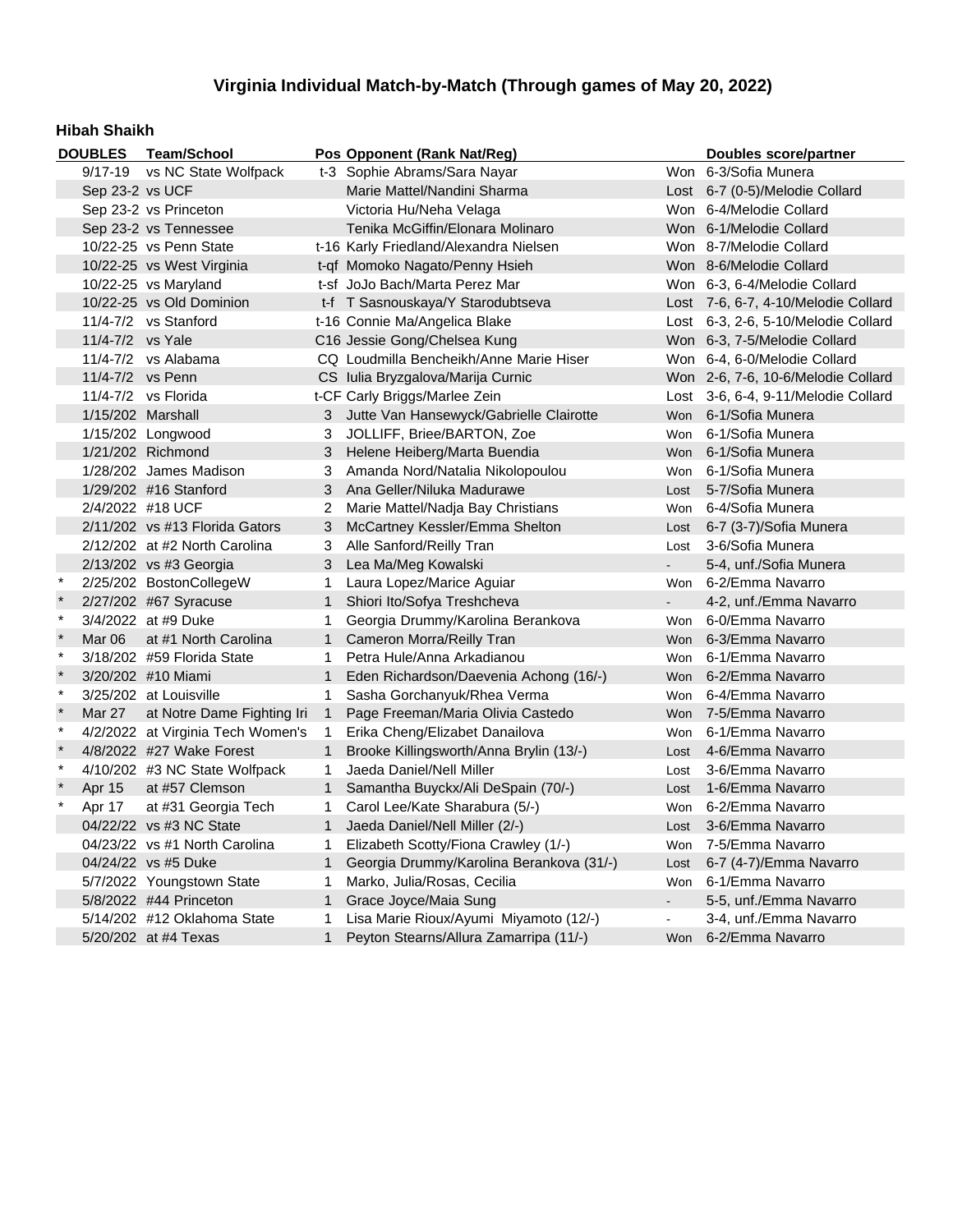#### **Natasha Subhash**

|         | <b>SINGLES</b>                 | <b>Team/School</b>                |                | Pos Opponent (Rank Nat/Reg)   |                          | <b>Singles score</b>      |
|---------|--------------------------------|-----------------------------------|----------------|-------------------------------|--------------------------|---------------------------|
|         | $9/17 - 19$                    | vs Old Dominion                   |                | t-2 Marina Alcaide            |                          | Won 6-3, 2-6, 10-7        |
|         | Sept. 23-26                    | vs Princeton                      |                | t-32 Daria Frayman            |                          | Lost 2-6, 3-6             |
|         | Sept. 23-26                    | vs UCF                            |                | t-c Evgeniya Levashova (80/-) |                          | Lost 3-6, 6-7             |
|         | Sept. 23-26                    | vs USC                            |                | t-c Grace Piper               |                          | Won 7-5, 6-7, 10-6        |
|         | Sept. 23-26                    | vs South Carolina                 |                | t-c Megan Davies (50/-)       |                          | Won 6-4, 6-4              |
|         | Sept. 23-26                    | vs South Carolina                 |                | t-c Ayana Akli (29/-)         |                          | Lost 5-7, 5-7             |
|         | 10/22-25/2021 vs West Virginia |                                   |                | t-32 Momoko Nagato            |                          | Won 6-1, 6-0              |
|         |                                | 10/22-25/2021 vs James Madison    |                | t-16 Daria Afanasyeva         |                          | Won 6-4, 6-0              |
|         |                                | 10/22-25/2021 vs William & Mary   |                | t-qf Mila Saric               |                          | Won 2-6, 7-5, 6-2         |
|         |                                | 10/22-25/2021 vs Old Dominion     |                | t-sf T Sasnouskaya            |                          | Won 7-5, 1-6, 6-1         |
|         | 10/22-25/2021 vs Virginia      |                                   |                | t-f Elaine Chervinsky         |                          | Won 6-4, 6-2              |
|         | 11/4-7/2021                    | vs North Carolina                 |                | t-32 Riley Tran (88/-)        |                          | Lost 6-7, 5-7             |
|         | 11/4-7/2021                    | vs Princeton                      |                | c16 Victoria Hu               |                          | Won 6-3, 6-0              |
|         | 11/4-7/2021                    | vs Texas                          |                | cqf Kylie Collins (67/-)      |                          | Won 1-6, 6-3, 6-2         |
|         | 11/4-7/2021                    | vs Stanford                       |                | csf Alexandra Yepifanova      |                          | Lost 2-6, 3-6             |
|         | 1/15/2022                      | Marshall                          | 3              | <b>Madi Ballow</b>            |                          | Won 6-0, 6-1              |
|         | 1/15/2022                      | Longwood                          | 2              | SAEZ, Maria                   |                          | Won 6-0, 6-1              |
|         | 1/28/2022                      | James Madison                     | 3 <sup>1</sup> | Kylie Moulin                  | $\sim$                   | 6-2, 5-2, unf.            |
|         | 1/29/2022                      | #16 Stanford                      | 3              | Angelica Blake                |                          | Won 7-6, 6-1              |
|         | 2/4/2022                       | #18 UCF                           | $\overline{2}$ | Evgeniya Levashova (37/-)     |                          | Won 6-3, 7-6 (6-8), 12-10 |
|         | 2/11/2022                      | vs #13 Florida Gators             | 3              | Marlee Zein (61/-)            |                          | Lost 3-6, 6-0, 2-6        |
|         | 2/12/2022                      | at #2 North Carolina              | 3              | Reilly Tran (7/-)             | $\overline{\phantom{a}}$ | 7-6 (7-3), 0-1, unf.      |
|         | 2/13/2022                      | vs #3 Georgia                     | $2^{\circ}$    | Mell Reasco (10/-)            |                          | Won 6-3, 6-0              |
| $\star$ | 2/25/2022                      | <b>BostonCollegeW</b>             |                | 2 Plobrung Plipuech           |                          | Won 6-3, 6-2              |
| $\star$ | 2/27/2022                      | #67 Syracuse                      | 2              | Miyuka Kimoto                 |                          | Won 6-3, 6-1              |
| $\star$ | 3/4/2022                       | at #9 Duke                        | $\overline{2}$ | Chloe Beck (11/-)             |                          | Lost 0-6, 1-6             |
| $\star$ |                                | Mar 06, 2022 at #1 North Carolina | $\overline{2}$ | Elizabeth Scotty (13/-)       | $\blacksquare$           | 2-6, 6-1, 1-5, unf.       |
| $\star$ | 3/18/2022                      | #59 Florida State                 |                | 2 Vic Allen                   |                          | Lost 6-4, 2-6, 0-1        |
| $\star$ | 3/20/2022                      | #10 Miami                         | 3              | Isabella Pfennig (112/-)      |                          | Lost 2-6, 2-6             |
| $\star$ | 3/25/2022                      | at Louisville                     | 2              | <b>Rhea Verma</b>             |                          | Won 6-3, 6-3              |
| $\star$ | Mar 27, 2022                   | at Notre Dame Fighting Irish      | $\overline{2}$ | Julia Andreach                |                          | Won 6-3, 6-1              |
| $\star$ | 4/2/2022                       | at Virginia Tech Women's Tenni    | $\overline{2}$ | Tamara Barad Itzhaki          |                          | Won 6-3, 6-0              |
| $\star$ | 4/8/2022                       | #27 Wake Forest                   | $\mathbf{2}^-$ | Anna Campana                  |                          | Won 7-5, 6-2              |
| $\star$ | 4/10/2022                      | #3 NC State Wolfpack              |                | 2 Abigail Rencheli (33/-)     |                          | Won 6-4, 6-2              |
| $\star$ | Apr 15, 2022                   | at #57 Clemson                    | $\overline{2}$ | Cristina Mayorova (106/-)     |                          | Won 7-6 (7-0), 6-0        |
| $\star$ | Apr 17, 2022                   | at #31 Georgia Tech               | $2^{\circ}$    | Kylie Bilchev (79/-)          |                          | Won 2-6, 6-4, 6-2         |
|         | 04/22/22                       | vs #3 NC State                    | $\overline{2}$ | Abigail Rencheli (40/-)       |                          | Lost 4-6, 3-6             |
|         | 04/23/22                       | vs #1 North Carolina              |                | 2 Elizabeth Scotty (22/-)     |                          | Won 6-4, 2-6, 6-4         |
|         | 04/24/22                       | vs #5 Duke                        | 2              | Georgia Drummy (14/-)         |                          | Lost 3-6, 2-6             |
|         | 5/7/2022                       | Youngstown State                  | $\overline{2}$ | Masarikova, Eliska            | $\overline{\phantom{a}}$ | 6-4, 4-0, unf.            |
|         | 5/8/2022                       | #44 Princeton                     | $\overline{2}$ | Neha Velaga                   |                          | Won 6-3, 6-3              |
|         | 5/14/2022                      | #12 Oklahoma State                | $\overline{2}$ | Mhai Sawangkaew (31/-)        | -                        | 2-6, 6-4, 3-2, unf.       |
|         | 5/20/2022                      | at #4 Texas                       |                | 2 Kylie Collins (49/-)        |                          | Won 6-2, 6-0              |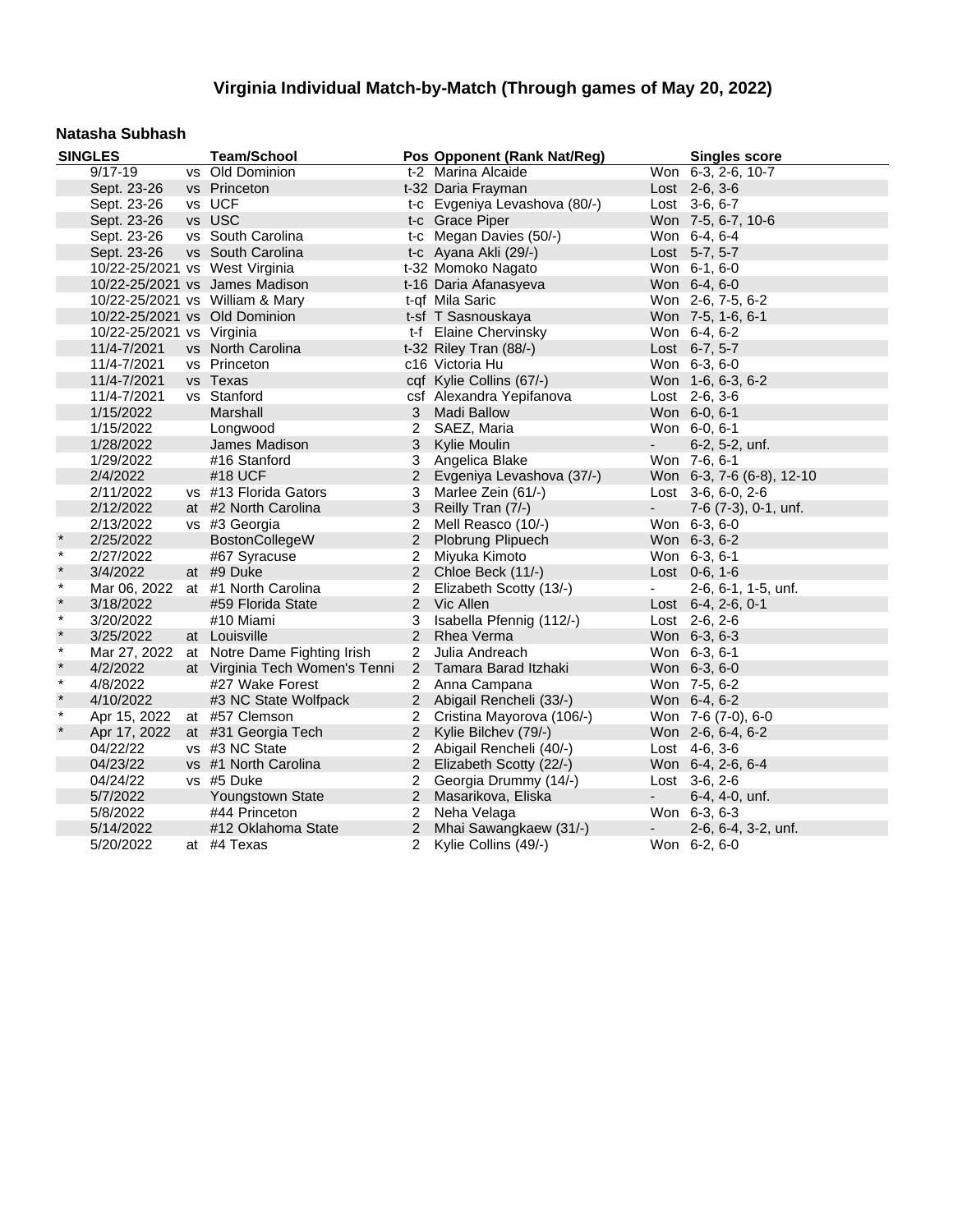#### **Natasha Subhash**

|              | <b>DOUBLES</b>         | <b>Team/School</b>                |                       | Pos Opponent (Rank Nat/Reg)                |                | Doubles score/partner           |
|--------------|------------------------|-----------------------------------|-----------------------|--------------------------------------------|----------------|---------------------------------|
|              | $9/17 - 19$            | vs Auburn                         |                       | t-1 Georgie Axon/Madeline Meredith         |                | Won 7-6/Sofia Munera            |
|              | $9/17 - 19$            | vs Old Dominion                   |                       | t-2 Marina Alcaide/A Viktorovich           |                | Won 6-0/Elaine Chervinsky       |
|              | Sep 23-2 vs Ohio State |                                   |                       | L Marzal Martinez/Luna Dormet              |                | Lost 3-6/Elaine Chervinsky      |
|              |                        | Sep 23-2 vs Tennessee             |                       | Elonara Molinaro/Tenika McGiffin           |                | Lost 4-6/Elaine Chervinsky      |
|              |                        | Sep 23-2 vs Princeton             |                       | Victoria Hu/Neha Velaga                    |                | Won 6-0/Elaine Chervinsky       |
|              |                        | 10/22-25 vs George Washington     |                       | t-16 Stella Wiesemann/Katarina Marinkovikj |                | Won 8-4/Sofia Munera            |
|              |                        | 10/22-25 vs Maryland              |                       | t-qf Marta Perez Mar/JoJo Bach             |                | Lost 7-8/Sofia Munera           |
|              |                        | 11/4-7/2 vs Northwestern          |                       | t-16 Hannah McColgan/Sydney Pratt          |                | Won 7-5, 5-7, 10-6/Sofia Munera |
|              |                        | 11/4-7/2 vs North Carolina        |                       | t-Q Cameron Morra/Carson Tanguilig         |                | Lost 3-6, 2-6/Sofia Munera      |
|              | 1/15/202 Marshall      |                                   |                       | 2 Madi Ballow/Aisling McGrane              | Won            | 6-0/Elaine Chervinsky           |
|              |                        | 1/15/202 Longwood                 | $^{2}$                | SAEZ, Maria/HEDERICH, Nina                 | Won            | 6-0/Elaine Chervinsky           |
|              |                        | 1/21/202 Richmond                 | $\overline{2}$        | Polina Shitikova/Carly Cohen               |                | Won 6-1/Elaine Chervinsky       |
|              |                        | 1/28/202 James Madison            | 2                     | Daria Afanasyeva/Kylie Moulin              |                | Won 6-2/Elaine Chervinsky       |
|              |                        | 1/29/202 #16 Stanford             |                       | 2 Valencia Xu/Alexandra Yepifanova         | <b>Won</b>     | 7-5/Elaine Chervinsky           |
|              | 2/4/2022 #18 UCF       |                                   | 1                     | Valeriya Zeleva/Evgeniya Levashova (50/-)  | Won            | 6-2/Elaine Chervinsky           |
|              |                        | $2/11/202$ vs #13 Florida Gators  | $\mathbf{2}^{\prime}$ | Alicia Dudeney/Bente Spee (27/-)           | Lost           | 6-7 (8-10)/Elaine Chervinsky    |
|              |                        | 2/12/202 at #2 North Carolina     | 2                     | Cameron Morra/Carson Tanguilig (56/-)      | Won            | 6-4/Elaine Chervinsky           |
|              |                        | 2/13/202 vs #3 Georgia            | $\overline{2}$        | Mell Reasco/Dasha Vidmanova                | <b>Won</b>     | 7-5/Elaine Chervinsky           |
| $\ast$       |                        | 2/25/202 BostonCollegeW           | 3                     | Sophia Edwards/Hailey Wilcox               | Won            | 6-4/Sara Ziodato                |
| $\ast$       |                        | 2/27/202 #67 Syracuse             | 3                     | V. Kanapatskaya/Ines Fonte                 | <b>Won</b>     | 6-0/Sara Ziodato                |
| $\star$      |                        | 3/4/2022 at #9 Duke               | 3                     | Ellie Coleman/Eliza Omirou                 | Lost           | 4-6/Sara Ziodato                |
| $\star$      | Mar 06                 | at #1 North Carolina              | 3                     | Carson Tanguilig/Fiona Crawley             | Lost           | 6-7 (4-7)/Sara Ziodato          |
| $\star$      |                        | 3/18/202 #59 Florida State        | 3                     | Olympe Lancelot/Lesedi Jacobs              | Won            | 6-0/Elaine Chervinsky           |
|              |                        | 3/20/202 #10 Miami                | 3                     | Isabella Pfennig/Audrey Boch-Collins       | Lost           | 2-6/Elaine Chervinsky           |
| $\star$      |                        | 3/25/202 at Louisville            | $\mathbf{2}$          | Tatiana Simova/Andrea Di Palma             |                | 5-4, unf./Sofia Munera          |
| $\ast$       | <b>Mar 27</b>          | at Notre Dame Fighting Iri        |                       | 2 Julia Andreach/Meghan Coleman            |                | Won 6-3/Sofia Munera            |
| $\star$      |                        | 4/2/2022 at Virginia Tech Women's |                       | 2 Annie Clark/Katie Andreini               | Won            | 6-2/Sofia Munera                |
| $\pmb{\ast}$ |                        | 4/8/2022 #27 Wake Forest          |                       | 2 Samantha Martinelli/Peyton Pesavento     | <b>Won</b>     | 6-3/Sofia Munera                |
| $\star$      |                        | 4/10/202 #3 NC State Wolfpack     | 2                     | Amelia Rajecki/Abigail Rencheli (26/-)     | Lost           | 4-6/Sofia Munera                |
| $\pmb{\ast}$ | Apr 15                 | at #57 Clemson                    | $\overline{2}$        | Cristina Mayorova/Eleni Louka              | <b>Won</b>     | 6-4/Sofia Munera                |
| $\pmb{\ast}$ | Apr 17                 | at #31 Georgia Tech               | 2                     | Kylie Bilchev/Ava Hrastar (34/-)           | Won            | 7-6 (10-8)/Sofia Munera         |
|              |                        | 04/22/22 vs #3 NC State           |                       | Amelia Rajecki/Abigail Rencheli (26/-)     | $\blacksquare$ | 4-5, unf./Sofia Munera          |
|              |                        | 04/23/22 vs #1 North Carolina     | 2                     | Alle Sanford/Carson Tanguilig              | Lost           | 1-6/Sofia Munera                |
|              |                        | 04/24/22 vs #5 Duke               | 2                     | Chloe Beck/Ellie Coleman (27/-)            | <b>Won</b>     | 6-1/Sofia Munera                |
|              |                        | 5/7/2022 Youngstown State         | 2                     | Stanmore, Jessica/Minich, Lili             | Won            | 6-0/Elaine Chervinsky           |
|              |                        | 5/8/2022 #44 Princeton            | $\overline{2}$        | Daria Frayman/Nathalie Rodilosso           | Won            | 6-3/Elaine Chervinsky           |
|              |                        | 5/14/202 #12 Oklahoma State       | 2                     | Mhai Sawangkaew/Martina Zerulo (75/-)      | Won            | 6-1/Elaine Chervinsky           |
|              |                        | 5/20/202 at #4 Texas              | $\overline{2}$        | Charlotte Chavatipon/Kylie Collins (67/-)  | Lost           | 3-6/Elaine Chervinsky           |